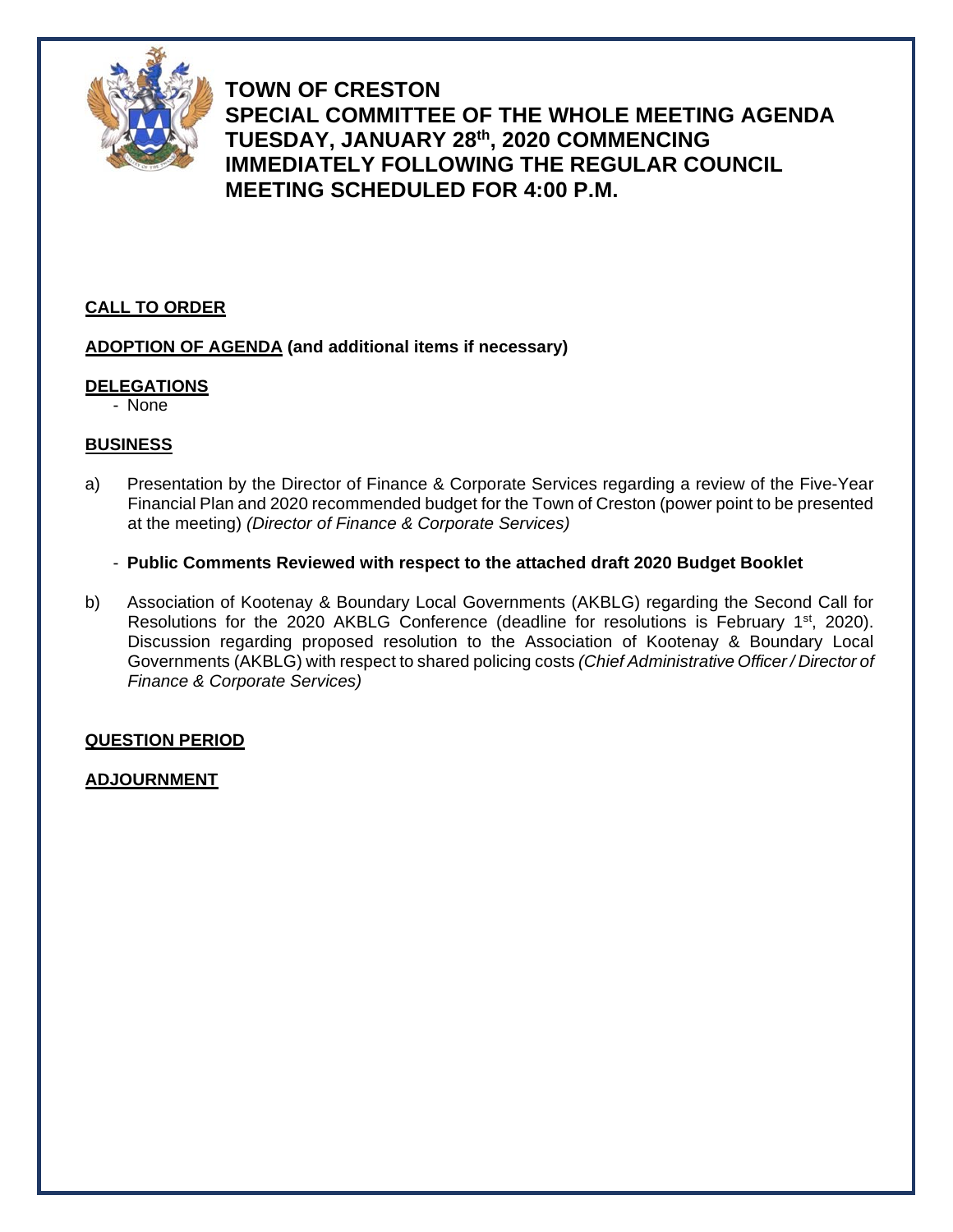

# **2020 Budget Schedule**

| <b>MEETING DESCRIPTION</b>                                         | <b>DATE</b>        |              |
|--------------------------------------------------------------------|--------------------|--------------|
| DEPARTMENTAL BUDGET STRATEGY MEETING                               | Oct 25/19          | <b>STAFF</b> |
| PRELIMINARY CORE BUDGETS COMPLETED                                 | Nov. 1/19 STAFF    |              |
| WATER & SEWER ONE TIME AND CAPITAL SHEETS COMPLETED                | Nov. 1/19          | <b>STAFF</b> |
| DEPARTMENTAL ONE TIME AND CAPITAL SHEETS COMPLETED                 | Nov. 5/19 STAFF    |              |
| STAFF REVIEW OF PROPOSED ONE-TIME AND CAPITAL PROJECTS             | Nov. 8/19          | <b>STAFF</b> |
| DEPARTMENTAL BUDGET PRESENTATIONS COMPLETED FOR REVIEW             | Nov. 14/19 STAFF   |              |
| <b>BUDGET WORKSHOP - OPERATIONAL BUDGET REVIEW</b>                 | Nov. 22/19 COTW    |              |
| <b>BUDGET WORKSHOP - WATER AND SEWER BUDGET REVIEW</b>             | Nov. 22/19 COTW    |              |
| DEPARTMENTAL BUDGET SHEETS PROVIDED TO COUNCIL FOR REVIEW          | Nov. 22/19 STAFF   |              |
| UPDATE OPERATIONAL BUDGET BASED ON COUNCIL DIRECTION               | Nov. 25/19 STAFF   |              |
| <b>BUDGET WORKSHOP - REVIEW ONE-TIME AND CAPITAL PROJECTS</b>      | Dec. 3/19 COTW     |              |
| <b>BUDGET WORKSHOP - OVERVIEW OF CONSOLIDATED BUDGET</b>           | Dec. 4/19          | <b>COTW</b>  |
| DRAFT BUDGET AVAILABLE FOR PUBLIC REVIEW                           | Dec. 20/19 STAFF   |              |
| FINAL CHANGES MADE TO 2020 BUDGET (EXTERNAL FACTOR CHANGES IF ANY) |                    | <b>STAFF</b> |
| REVIEW OF 5 YEAR FINANCIAL PLAN AND 2020 RECOMMENDED BUDGET        | Jan. 28/20         | <b>COTW</b>  |
| COMPLETED BUDGET AVAILABLE ONLINE                                  | Jan. 30/20 STAFF   |              |
| PUBLIC MEETING (ADVERTISED) - PUBLIC PRESENTATION 5 YEAR PLAN      | Feb. 11/20 COUNCIL |              |
| <b>ADOPTION OF 2020 BUDGET BYLAW</b>                               | Feb. 18/20 COUNCIL |              |
| REVIEW OF TAX RATES FOR VARIOUS PROPERTY CLASSIFICATIONS           | Apr. 14/20 COTW    |              |
| THREE READINGS OF TAX RATE BYLAW OF 2020 BUDGET BYLAW              | Apr. 21/20 COUNCIL |              |
| ADOPTION OF TAX RATE BYLAW OF 2020 BUDGET BYLAW                    | Apr. 28/20 COUNCIL |              |
| CALCULATION/PRINTING/MAILING OF TAX NOTICES                        | May. 15/20 STAFF   |              |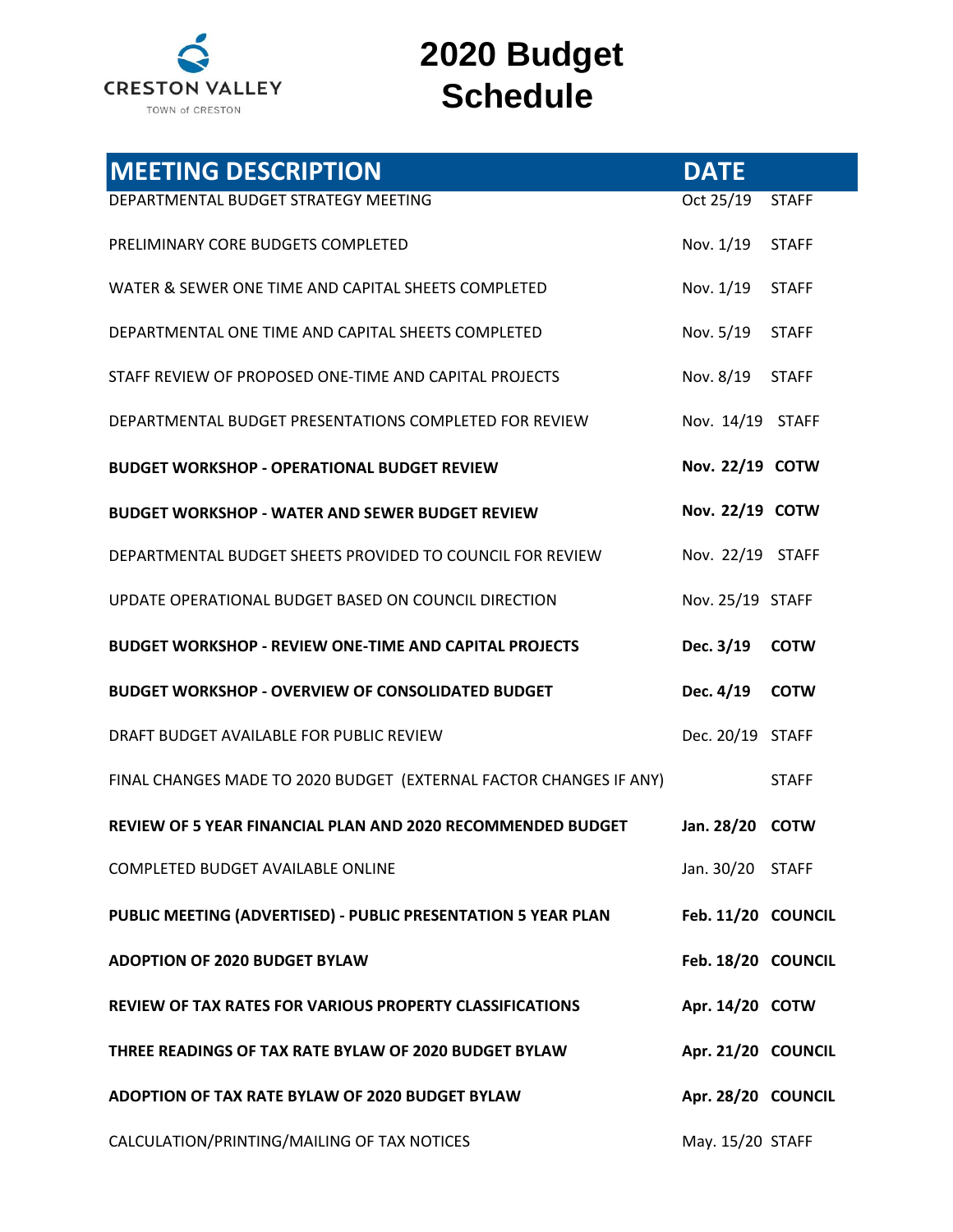| <b>FIVE YEAR CONSOLIDATED SUMMARY</b>    |    |                  |                 |                    |                           |                  |                           |                  |      |                 |  |  |  |
|------------------------------------------|----|------------------|-----------------|--------------------|---------------------------|------------------|---------------------------|------------------|------|-----------------|--|--|--|
|                                          |    | 2020 Budget      | 2021 Projection |                    |                           | 2022 Projection  | 2023 Projection           |                  |      | 2024 Projection |  |  |  |
| <b>Revenues</b>                          |    |                  |                 |                    |                           |                  |                           |                  |      |                 |  |  |  |
| <b>Municipal Property Taxes</b>          | \$ | 4.510.283        | \$              | 4,775,000          | \$                        | 4,931,000        | \$                        | 5,104,000        | \$   | 5,276,000       |  |  |  |
| <b>Utility Frontage Taxes</b>            | \$ | 817,100          | \$              | 817,800            | -\$                       | 819,300          | \$                        | 821,300          | \$   | 823,300         |  |  |  |
| <b>Other Taxes and Assessments</b>       | \$ | 114,908          | \$              | 117,000            | \$                        | 120,000          | -\$                       | 122,000          | \$   | 125,000         |  |  |  |
| Penalties and Interest                   | \$ | 53,000           | \$              | 58,000             | \$                        | 60,500           | - \$                      | 66,000           | -\$  | 66,500          |  |  |  |
| Grants                                   | \$ | 2,544,100        | \$              | 3,165,500          | \$                        | 2,831,500        | -\$                       | 2,721,500        | -\$  | 976,500         |  |  |  |
| Gax Tax and Development Cost Charges     | \$ | 702,916          | \$              | 260,000            | -\$                       | 375,000          | -\$                       | 130,000          | -\$  | 375,000         |  |  |  |
| <b>Other Sources</b>                     | \$ | 1,060,633        | \$              | 1,054,000          | \$                        | 1,059,000        | -\$                       | 933,500          | -\$  | 670,000         |  |  |  |
| <b>General Government Revenues</b>       | \$ | 483,136          | \$              | 463,125            | -\$                       | 529,039          | \$                        | 531,809          | \$   | 585,492         |  |  |  |
| <b>Police Revenues</b>                   | \$ | 247,957          | \$              | 253,858            | \$                        | 260,531          | \$                        | 269,276          | - \$ | 275,999         |  |  |  |
| <b>Fire Service Revenues</b>             | \$ | 817,149          | \$              | 940,260            | \$                        | 960,589          | \$                        | 972,707          | - \$ | 985,027         |  |  |  |
| <b>Public Safety Compliance Revenues</b> | \$ | 55,600           | \$              | 56,156             | \$                        | 56,717           | -\$                       | 57,284           | \$   | 57,856          |  |  |  |
| <b>Public Works Revenues</b>             | \$ | 403,276          | \$              | 415,986            | \$                        | 423,469          | \$                        | 431,196          | \$   | 438,968         |  |  |  |
| <b>Development Services Revenue</b>      | \$ | 98,250           | \$              | 99,233             | \$                        | 100,225          | -\$                       | 101,227          | - \$ | 102,239         |  |  |  |
| <b>Water Utility Revenue</b>             | \$ | 1,281,994        | \$              | 1,324,230          | \$                        | 1,381,814        | -\$                       | 1,423,256        | \$   | 1,467,648       |  |  |  |
| Sewer Utility Revenue                    | \$ | 1,881,929        | \$              | 1,969,270          | \$                        | 1,705,605        | -\$                       | 1,763,484        | -\$  | 1,831,926       |  |  |  |
| <b>Total Revenues</b>                    | \$ | 15,072,231       | \$              | 15,769,418         | \$                        | 15,614,289       | \$                        | 15,448,539       | -\$  | 14,057,455      |  |  |  |
|                                          |    |                  |                 |                    |                           |                  |                           |                  |      |                 |  |  |  |
| <b>Expenditures</b>                      |    |                  |                 |                    |                           |                  |                           |                  |      |                 |  |  |  |
| <b>General Government</b>                | \$ | 1,987,833        | \$              | 2,016,258          | - \$                      | 2,052,950        | -\$                       | 2,089,873        | - \$ | 2,128,531       |  |  |  |
| Policing - RCMP                          | \$ | 1,183,149        | \$              | 1,205,336          | -\$                       | 1,229,602        | - \$                      | 1,255,220        | -\$  | 1,280,897       |  |  |  |
| <b>Fire Rescue Services</b>              | \$ | 1,238,983        | \$              | 1,239,606          | -\$                       | 1,264,399        | \$                        | 1,289,687        | - \$ | 1,315,480       |  |  |  |
| <b>Public Safety Compliance</b>          | \$ | 160,056          | \$              | 164,757            | \$                        | 168,052          | -\$                       | 171,412          | - \$ | 174,839         |  |  |  |
| <b>Public Works</b>                      | \$ | 1,937,050        | \$              | 1,906,292          | -\$                       | 1,944,417        | \$                        | 1,983,309        | \$   | 2,022,973       |  |  |  |
| Other                                    | \$ | 22,636           | \$              | 22,636             | \$                        | 22,636           | -\$                       | 22,636           | -\$  |                 |  |  |  |
| <b>Development Services</b>              | \$ | 489,135          | \$              | 500,897            | -\$                       | 510,916          | \$                        | 521,135          | \$   | 531,557         |  |  |  |
| <b>Water Utility</b>                     | \$ | 1,159,885        | \$              | 1,134,192          | - \$                      | 1,153,365        | \$                        | 1,168,683        | - \$ | 1,181,219       |  |  |  |
| <b>Sewer Utility</b>                     | \$ | 1,155,630        | \$              | 1,122,370          | -\$                       | 1,206,119        | \$                        | 1,170,916 \$     |      | 1,255,072       |  |  |  |
| Interest on Debt                         | \$ | 274,582          | \$              | 393,651            | \$                        | 406,204          | \$                        | 291,757          | - \$ | 217,252         |  |  |  |
| Amortization                             | \$ | 2,108,653        | \$              | 2,357,919          | \$                        | 2,525,894        | \$                        | 2,654,252        | -\$  | 2,795,325       |  |  |  |
| <b>Total Expenditures</b>                | \$ | 11,717,592       | \$              | 12,063,914         | \$                        | 12,484,554       | $\boldsymbol{\mathsf{s}}$ | 12,618,880       | -\$  | 12,903,145      |  |  |  |
|                                          |    |                  |                 |                    |                           |                  |                           |                  |      |                 |  |  |  |
| Surplus (Deficit) for the Year           | \$ | 3,354,639        | \$              | 3,705,504          | $\boldsymbol{\mathsf{s}}$ | 3,129,735        | \$                        | 2.829.659        | \$   | 1,154,310       |  |  |  |
| <b>Capital Expenditures</b>              | \$ | $(8,282,630)$ \$ |                 | $(6, 111, 000)$ \$ |                           | $(4,965,000)$ \$ |                           | $(4,232,200)$ \$ |      | (3,605,090)     |  |  |  |
| Portion of Amortization Expense Unfunded | \$ | 2,108,653        | \$              | 2,357,919 \$       |                           | 2,525,894        | - \$                      | 2,654,252 \$     |      | 2,795,325       |  |  |  |
| Proceeds of Debt (Borrowing)             | \$ | 3,350,000        | \$              | 362,000 \$         |                           |                  | \$                        |                  | \$   | 1,000,000       |  |  |  |
| Principal on Debt                        | \$ | $(280, 265)$ \$  |                 | $(329, 701)$ \$    |                           | $(338, 875)$ \$  |                           | $(340, 498)$ \$  |      | (200, 392)      |  |  |  |
|                                          |    |                  |                 |                    |                           |                  |                           |                  |      |                 |  |  |  |
| <b>Transfer from</b>                     |    |                  |                 |                    |                           |                  |                           |                  |      |                 |  |  |  |
| <b>Reserve Funds</b>                     | \$ | 573,560          | \$              | 545,091 \$         |                           | 858,500          | - \$                      | 448,500 \$       |      | 556,500         |  |  |  |
| <b>Accumulated Surplus</b>               | \$ | 230,552 \$       |                 | 647,225 \$         |                           |                  | \$                        | 126,876 \$       |      |                 |  |  |  |
| Transfer to                              |    |                  |                 |                    |                           |                  |                           |                  |      |                 |  |  |  |
| <b>Reserve Funds</b>                     | \$ | $(889,900)$ \$   |                 | $(975,000)$ \$     |                           | $(851,000)$ \$   |                           | $(898,000)$ \$   |      | (930,000)       |  |  |  |
| <b>Accumulated Surplus</b>               | \$ | $(164, 609)$ \$  |                 | $(202, 038)$ \$    |                           | (359,254) \$     |                           | $(588, 589)$ \$  |      | (770, 653)      |  |  |  |

\$ - \$ - \$ - \$ - \$ - **Surplus (deficit) + Capital, Debt and Reserve Tranactions**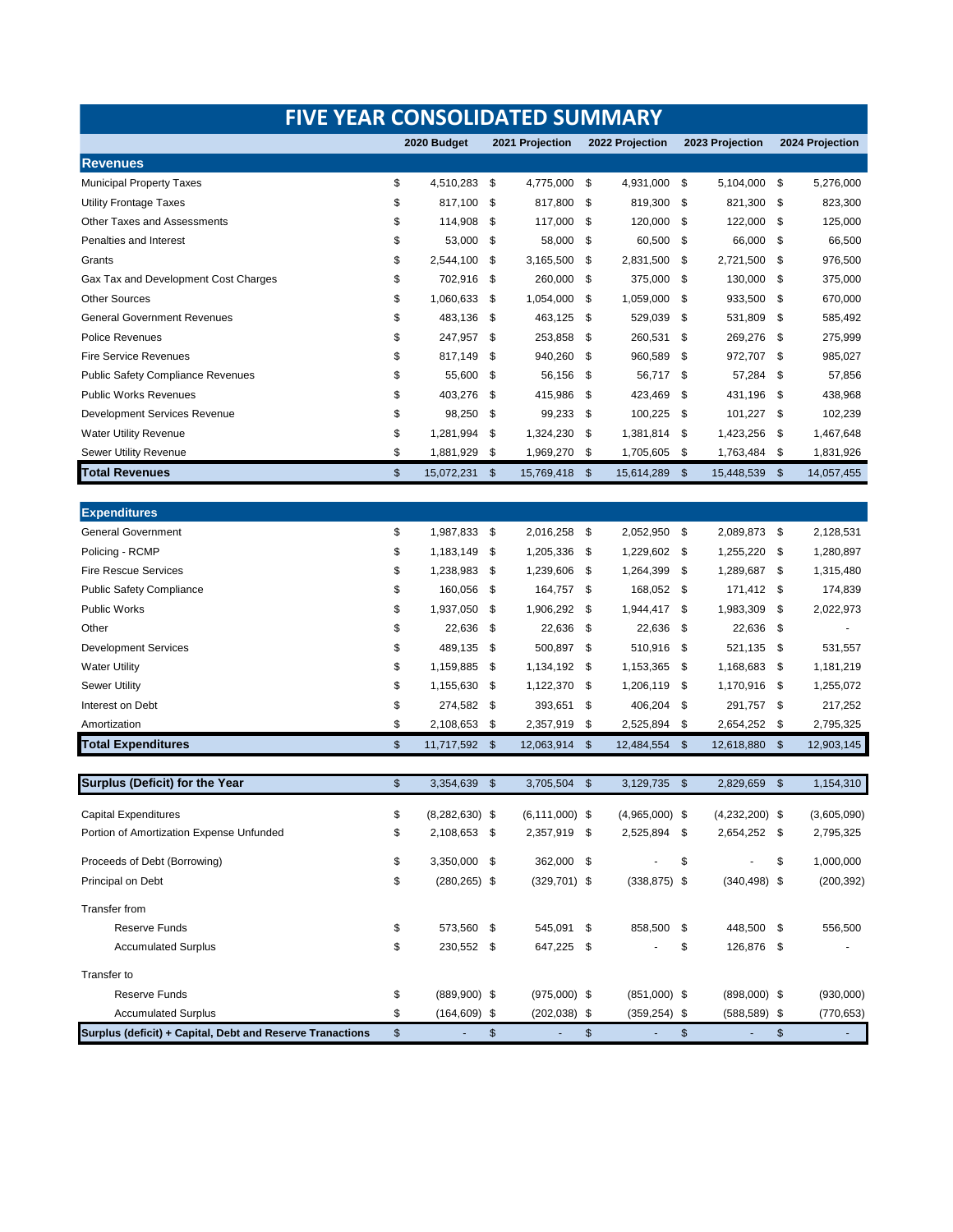### **GENERAL GOVERNMENT**

### **Operating Revenues and Expenses**

| 2020<br><b>Expense Budget</b>         | \$<br>1,504,697 |
|---------------------------------------|-----------------|
| 2019<br><b>Expense Budget</b>         | \$<br>1,489,835 |
| \$ Budget<br>Change                   | \$<br>14,862    |
| % Budget<br>Change                    | 1%              |
| <b>2020 Staff</b><br><b>Full Time</b> | 8               |
| <b>2019 Staff</b><br><b>Full Time</b> | 8               |
| 2020<br><b>Elected Officials</b>      | 7               |
| 2019<br><b>Elected Officials</b>      | 7               |
| <b>2020 Staff</b><br><b>Part Time</b> | 3               |
| 2019 Staff<br><b>Part Time</b>        | 3               |

The General Government section of the budget addresses the following items:

> Management & Exempt Staff Salaries Administration Clerks Financial Management Management Intern Legal Services Management Consultants Inter Government Relations

General Administration provides finance, corporate services, human resources, taxation, reception, records management, utilities, health & safety and IT services.

#### **2019 Key Accomplishments**

Successful land negotiation for new fire hall location Community engagement through Technical Building Advisory Committee for Fire Hall Grant received for Creston Education Centre purchase

#### **2020 Priority Initiatives**

Tendering and construction of new fire hall

#### **Innovations and Efficiencies**

Completed 2020 budgeting in 3 workshops in November & December 2019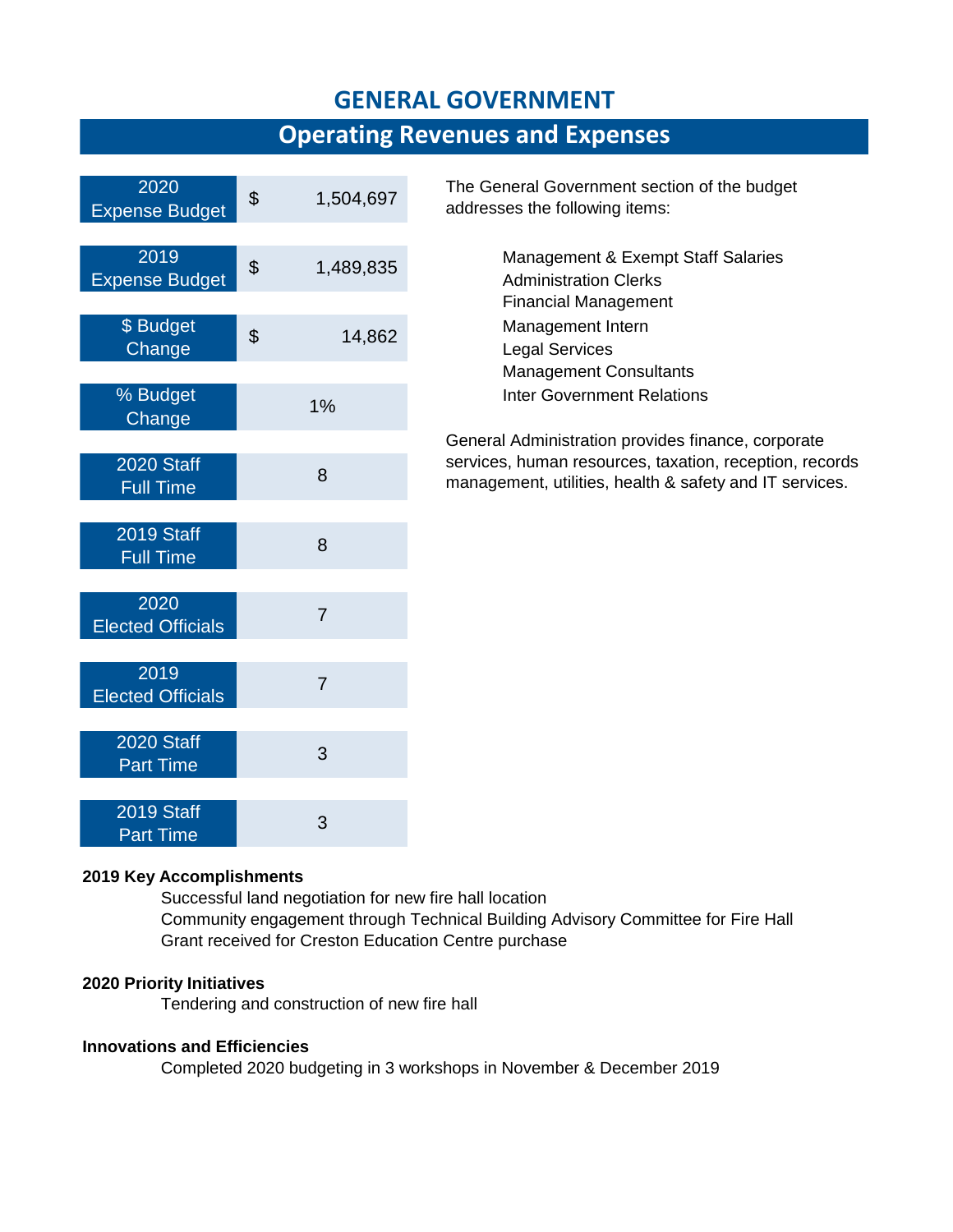### **GENERAL GOVERNMENT**

### **Administration Expenses and Remuneration Summary Budget**

|                                                  | 2019 Budget     | 2020 Budget     |    | 2021<br><b>Projection</b> |                | 2022<br><b>Projection</b> | 2023<br>Projection |              | 2024<br><b>Projection</b> |           |
|--------------------------------------------------|-----------------|-----------------|----|---------------------------|----------------|---------------------------|--------------------|--------------|---------------------------|-----------|
|                                                  |                 |                 |    |                           |                |                           |                    |              |                           |           |
| <b>Revenues</b>                                  |                 |                 |    |                           |                |                           |                    |              |                           |           |
| Rents, Fees & Charges                            | \$<br>235,854   | \$<br>250,360   | \$ | 265.225                   | \$             | 330,239                   | \$                 | 332,509      | \$                        | 384,692   |
| Program Funding & Other Sources                  | \$<br>311,281   | \$<br>232,776   | \$ | 197,900                   | \$             | 198,800                   | \$                 | 199,300      | \$                        | 200,800   |
| <b>Total Revenues</b>                            | \$<br>547,135.0 | \$<br>483,136   | \$ | 463,125                   | \$             | 529,039                   | \$                 | 531,809      | \$                        | 585,492   |
|                                                  |                 |                 |    |                           |                |                           |                    |              |                           |           |
| <b>Expenditures</b>                              |                 |                 |    |                           |                |                           |                    |              |                           |           |
| <b>Adminstration Remuneration &amp; Expenses</b> | \$<br>1,043,454 | \$<br>1,054,399 | \$ | 1,070,487                 | \$             | 1,091,896                 | \$                 | 1,113,734 \$ |                           | 1,136,009 |
| <b>Council Remuneration &amp; Expenses</b>       | \$<br>194,734   | \$<br>196,719   | \$ | 200.653                   | \$             | 204.664                   | \$                 | 208,759      | -\$                       | 212,932   |
| <b>Operating Expenses</b>                        | \$<br>461,174   | \$<br>516,154   | \$ | 526,478                   | \$             | 537,005                   | \$                 | 547,746      | S                         | 558,701   |
| <b>Council Directed Activities</b>               | \$<br>337,608   | \$<br>220,561   | \$ | 218,640                   | \$             | 219,385                   | \$                 | 219,634      | - \$                      | 220,889   |
| <b>Total Expenditures</b>                        | \$<br>2,036,970 | \$<br>1,987,833 | \$ | 2,016,258                 | \$             | 2,052,950                 | \$                 | 2,089,873    | \$.                       | 2,128,531 |
|                                                  |                 |                 |    |                           |                |                           |                    |              |                           |           |
| <b>Net Expense</b>                               | \$<br>1,489,835 | \$<br>1,504,697 | \$ | 1,553,133                 | $\mathfrak{F}$ | 1,523,911                 | \$                 | 1,558,064    | $\mathfrak{S}$            | 1,543,039 |
|                                                  |                 |                 |    |                           |                |                           |                    |              |                           |           |
|                                                  |                 |                 |    |                           |                |                           |                    |              |                           |           |
| Net Cost Per Capita                              | \$<br>278.42    | \$<br>281.20    | \$ | 290.25                    | \$             | 284.79                    | \$                 | 291.17       | \$.                       | 288.36    |
|                                                  |                 |                 |    |                           |                |                           |                    |              |                           |           |
|                                                  |                 |                 |    |                           |                |                           |                    |              |                           |           |

% of Taxation Revenue 30%

#### **Administration Expenses and Remuneration Variance Highlights**

Projections for 2021 to 2024 incorporate inflationary increases from 1.5% to 2%

#### **Additions to the Operating Budget**

Increase in Information Technology (IT) Services to improving system and data protection. Meeting Management Software for Council Meetings and Staff Reporting Service Request Tracking Software to improve customer service to citizens.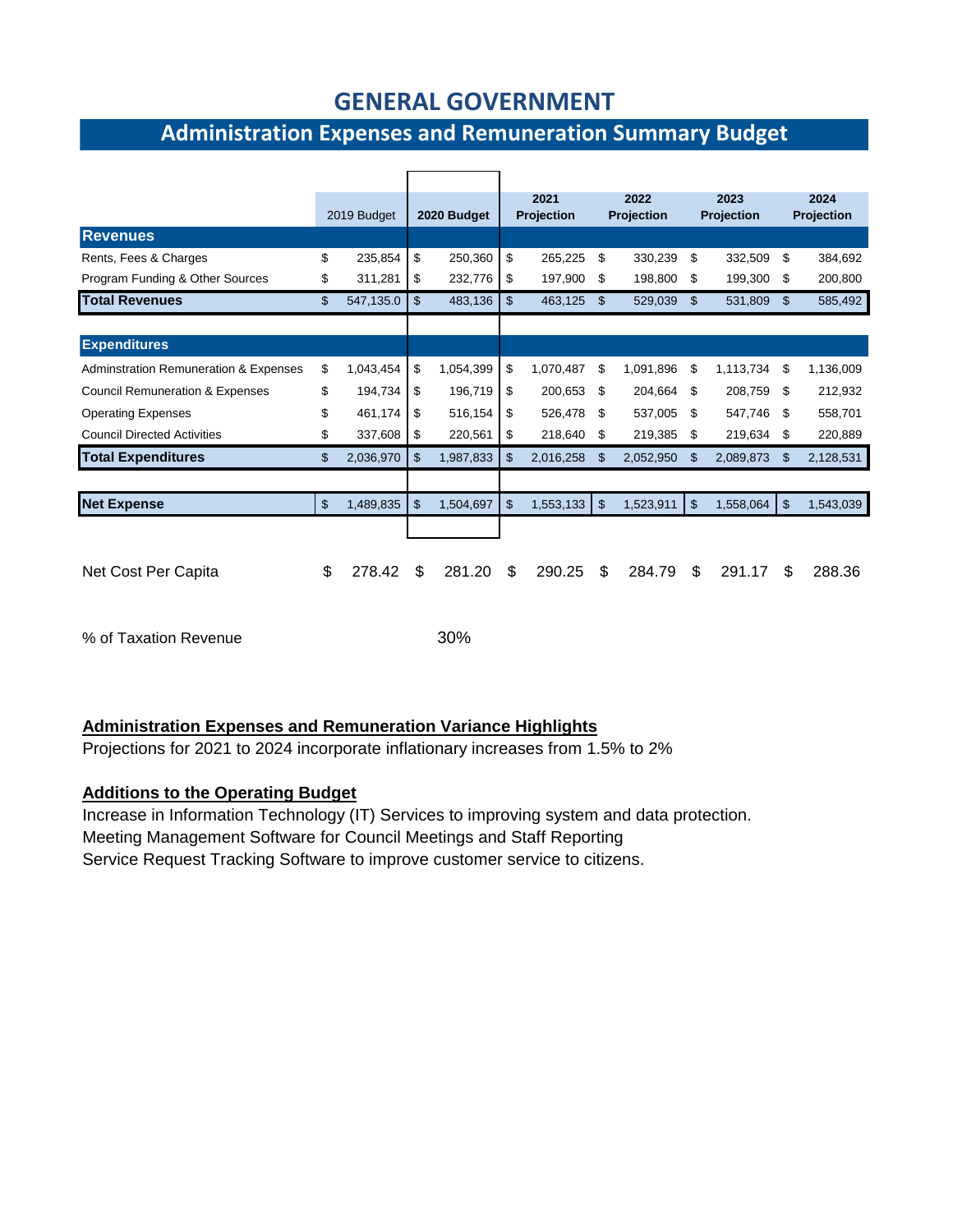### **PROTECTIVE SERVICES**

# **POLICING - RCMP**

| 2020<br><b>Expense Budget</b>                    | \$<br>975,203  |
|--------------------------------------------------|----------------|
| 2019<br><b>Expense Budget</b>                    | \$<br>952,559  |
| \$ Budget<br>Change                              | \$<br>22,644   |
| % Budget<br>Change                               | 2%             |
| <b>Creston RCMP</b><br><b>Members</b>            | $\overline{7}$ |
| <b>Rural RCMP</b><br><b>Members</b>              | 6              |
| <b>Provincial Traffic</b><br><b>RCMP Members</b> | $\overline{2}$ |
| <b>Support Staff</b><br>Municipal / Rural        | 3              |
| <b>Victim Services</b><br>Coordinator            | .75            |

With a population exceeding 5,000 people, theTown of Creston is responsible for a portion of municipal policing costs, including;

> Police Officer wages and expenses Guards for prisoners Support staff wages and expenses Overtime expenses DNA Analysis (if required) Office supplies Prisoner supplies

Many of these expenses are non-negotiable costs from the Province of British Columbia. The Province developed formulas for assigning policing costs and the number of assigned municipal officers for municipalities.

**2019 Key Accomplishments**

**2020 Priority Initiatives** 

**Innovations and Efficiencies**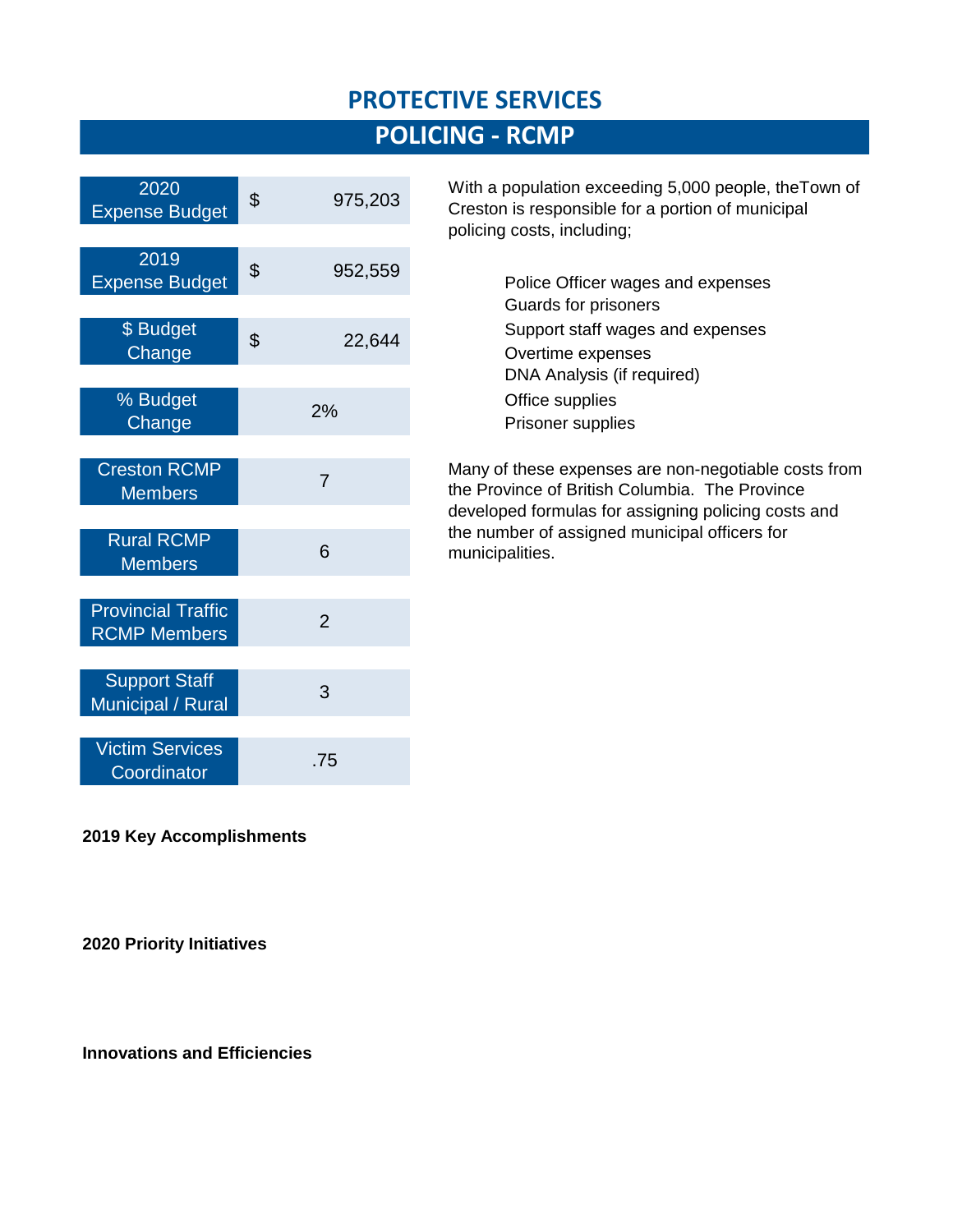### **PROTECTIVE SERVICES**

# **POLICING - RCMP - SUMMARY BUDGET**

|                                          | 2019 Budget     | 2020 Budget     |                | 2021<br><b>Projection</b> |    | 2022<br><b>Projection</b> | 2023<br><b>Projection</b> |           |    | 2024<br><b>Projection</b> |  |
|------------------------------------------|-----------------|-----------------|----------------|---------------------------|----|---------------------------|---------------------------|-----------|----|---------------------------|--|
| <b>Revenues</b>                          |                 |                 |                |                           |    |                           |                           |           |    |                           |  |
| <b>Police Report Revenue</b>             | \$<br>7,200     | \$<br>7,200     | \$             | 7,200                     | \$ | 7,500                     | \$                        | 7,500     | \$ | 7,500                     |  |
| <b>Provincial Prisoner Cost Recovery</b> | \$<br>30,000    | \$<br>20,000    | \$             | 20.400                    | \$ | 20,808                    | \$                        | 21,224    | \$ | 21,648                    |  |
| <b>Traffic Fine Revenue Sharing</b>      | \$<br>47,000    | \$<br>45,000    | \$             | 47,000                    | \$ | 50,000                    | \$                        | 55,000    | \$ | 58,000                    |  |
| <b>RCMP Building Lease</b>               | \$<br>135.748   | \$<br>135,746   | \$             | 138.547                   | \$ | 141.408                   | \$                        | 144,329   | S  | 147,216                   |  |
| Prov. Contribution for Victim Services   | \$<br>40,011    | \$<br>40,011    | \$             | 40,411                    | \$ | 40,815                    | \$                        | 41,223    | \$ | 41,635                    |  |
| <b>Total Revenues</b>                    | \$<br>219,948   | \$<br>207,946   | \$             | 213,147                   | \$ | 219,716                   | \$                        | 228,053   | \$ | 234,364                   |  |
|                                          |                 |                 |                |                           |    |                           |                           |           |    |                           |  |
| <b>Expenditures</b>                      |                 |                 |                |                           |    |                           |                           |           |    |                           |  |
| <b>Police Officer Costs</b>              | \$<br>802,736   | \$<br>819,936   | \$             | 836,333                   | \$ | 853,062                   | \$                        | 870,125   | \$ | 887,526                   |  |
| <b>Prison Guard Costs</b>                | \$<br>69.000    | \$<br>59.000    | \$             | 60.180                    | \$ | 61.384                    | \$                        | 62.612    | \$ | 63.864                    |  |
| <b>Support Staff Costs</b>               | \$<br>106,718   | \$<br>107,991   | \$             | 110,151                   | \$ | 112,355                   | \$                        | 114,602   | S  | 116,894                   |  |
| Police Officer Overtime                  | \$<br>62,510    | \$<br>64,071    | \$             | 65,352                    | \$ | 66,659                    | \$                        | 67,992    | \$ | 69,352                    |  |
| <b>DNA Analysis Service</b>              | \$<br>4.000     | \$<br>4.000     | \$             | 4.200                     | \$ | 4,300                     | \$                        | 4,300     | \$ | 4,400                     |  |
| <b>Prisoner Supplies</b>                 | \$<br>1,000     | \$<br>1.000     | \$             | 1.000                     | \$ | 1,000                     | \$                        | 1.000     | \$ | 1.000                     |  |
| <b>RCMP Building Operating Costs</b>     | \$<br>67,594    | \$<br>67,229    | \$             | 67,000                    | \$ | 68,500                    | \$                        | 71,000    | \$ | 73,000                    |  |
| <b>Victim Services</b>                   | \$<br>58,949    | \$<br>59,922    | \$             | 61,120                    | \$ | 62,342                    | \$                        | 63,589    | \$ | 64,861                    |  |
| <b>Total Expenditures</b>                | \$<br>1,172,507 | \$<br>1,183,149 | \$             | 1,205,336                 | \$ | 1,229,602                 | \$                        | 1,255,220 | \$ | 1,280,897                 |  |
|                                          |                 |                 |                |                           |    |                           |                           |           |    |                           |  |
| <b>Net Expense</b>                       | \$<br>952,559   | \$<br>975,203   | $\mathfrak{L}$ | 992,189                   | \$ | 1,009,886                 | \$                        | 1,027,167 | \$ | 1,046,533                 |  |
|                                          |                 |                 |                |                           |    |                           |                           |           |    |                           |  |
| Net Cost Per Capita                      | \$<br>178.02    | \$<br>182.25    | \$             | 185.42                    | \$ | 188.73                    | \$                        | 191.96    | \$ | 195.58                    |  |

% of Taxation Revenue 20%

#### **Policing (RCMP) Expenses Variance Highlights**

RCMP Building Lease expired on December 31, 2018 - New lease in negotiation Cost per Constable (at 70%) billed by the Province is \$128,653 in 2020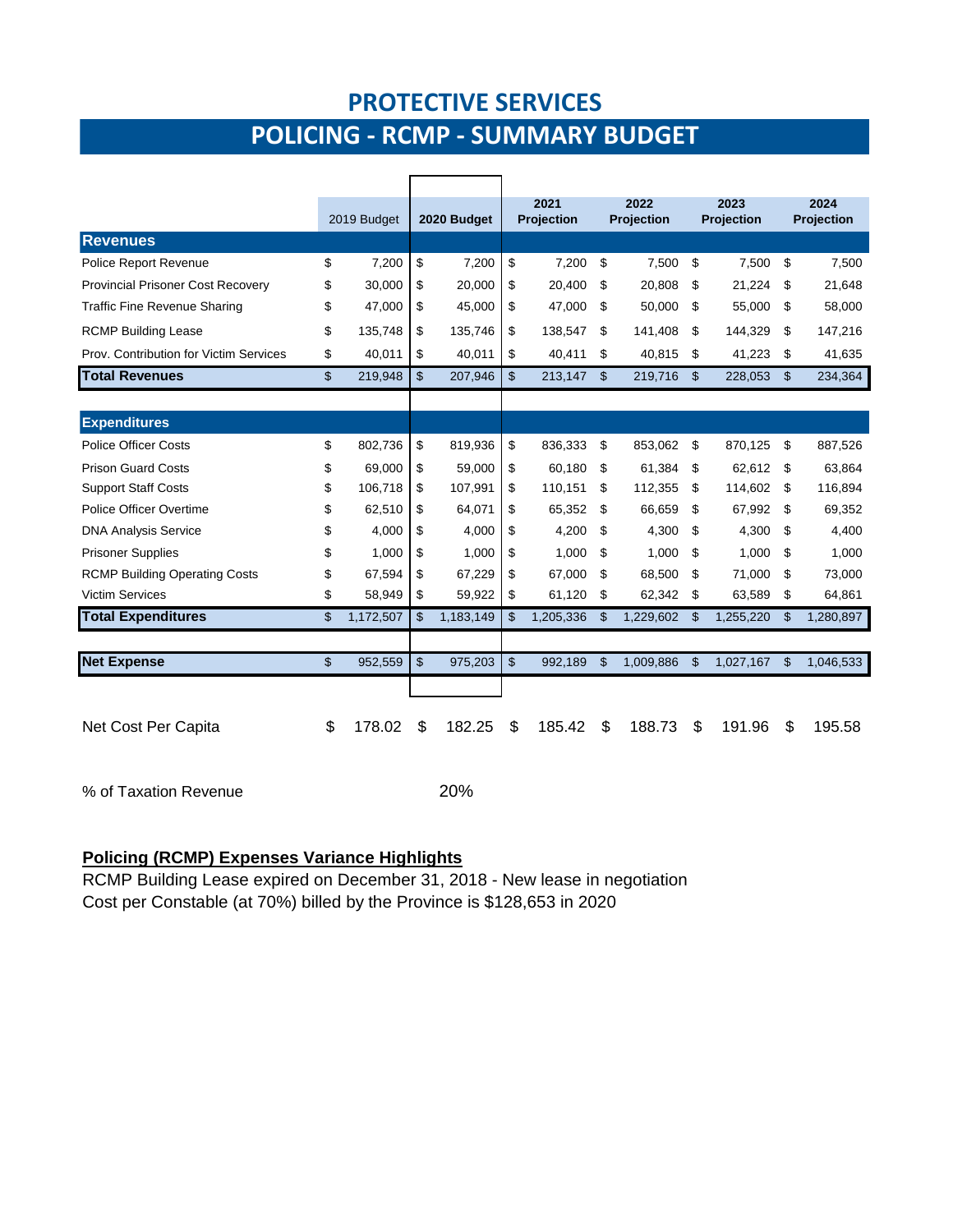### **Protective Services**

### **Fire Rescue Services**

| 2020<br><b>Expense Budget</b>          | \$<br>1,238,983 |
|----------------------------------------|-----------------|
|                                        |                 |
| 2019<br><b>Expense Budget</b>          | \$<br>895,702   |
|                                        |                 |
| \$ Budget<br>Change                    | \$<br>343,281   |
|                                        |                 |
| % Budget<br>Change                     | 38%             |
|                                        |                 |
| <b>2020 Staff</b><br><b>Full Time</b>  | 3               |
|                                        |                 |
| 2020 Auxiliary<br><b>Firefighters</b>  | 30              |
|                                        |                 |
| <b>2020 WEP</b><br><b>Firefighters</b> | 5               |
|                                        |                 |
| <b>Total Responses</b><br>in 2019      | 530             |

Creston Fire Rescue is responsible for providing the following services within the municipality and defined contracted fire protection areas within the RDCK:

- Fire suppression
- Auto extrication
- Technical rescue (rope, confined space);
- First Responder (medical)
- Fire investigation;
- Fire & life safety education
- Hazardous materials response
- Fire inspections

#### **2019 Key Accomplishments**

Appointed new Fire Chief and Assistant Fire Chief New fire protection management contract for Wynndel for Wynndel Fire Department

#### **2020 Priority Initiatives**

Continued firefighter training programs to meet provincial training requirements Implementation of fire protection management contract for Wynndel Fire Department Implementation of fire protection management contract for Canyon Lister Fire Department

#### **Innovations and Efficiencies**

Unit dispatching for more efficiency in allocating apparatus for incidents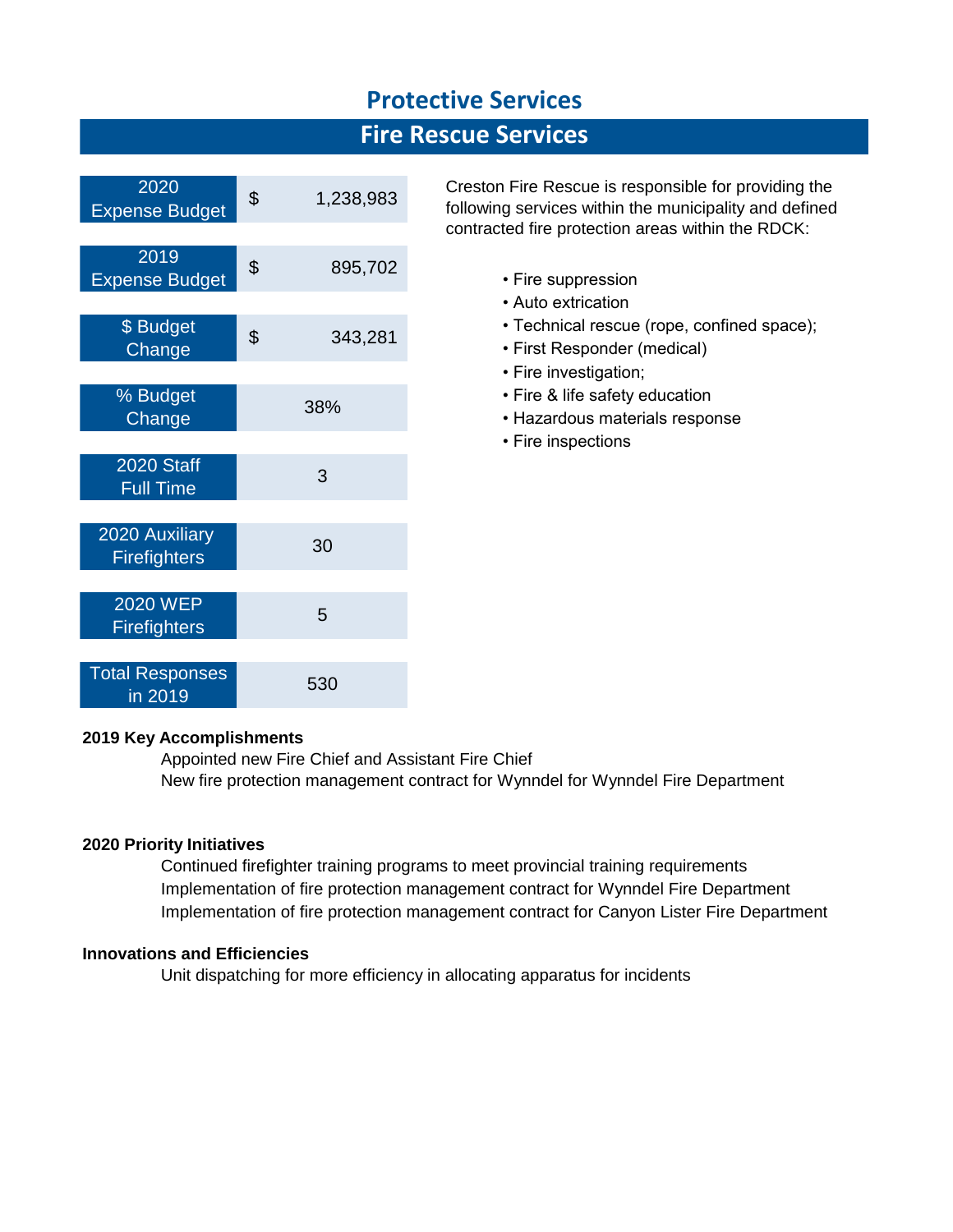### **Protective Services**

# **Fire Rescue Services Summary Budget**

|                                                   | 2019 Budget   | 2020 Budget     |    | 2021<br>Projection |                | 2022<br><b>Projection</b> | 2023<br>Projection |           |                | 2024<br>Projection |  |
|---------------------------------------------------|---------------|-----------------|----|--------------------|----------------|---------------------------|--------------------|-----------|----------------|--------------------|--|
| <b>Revenues</b>                                   |               |                 |    |                    |                |                           |                    |           |                |                    |  |
| <b>Fire Service Contract Revenue</b>              | \$<br>312,981 | \$<br>356,216   | \$ | 388,840            | \$             | 396,617                   | \$                 | 404,549   | \$             | 412,640            |  |
| <b>Debt Contributions</b>                         | \$            | \$<br>25,000    | \$ | 77,794             | \$             | 86,200                    | \$                 | 86,200    | -\$            | 86,200             |  |
| <b>Road Rescue Recoveries</b>                     | \$<br>70.000  | \$<br>70,000    | \$ | 70,000             | \$             | 70,500                    | \$                 | 71,005    | \$             | 71,515             |  |
| Misc. Recoveries and Permits                      | \$<br>6,500   | \$<br>5,000     | \$ | 39,134             | \$             | 39,185                    | \$                 | 39,236    | \$             | 39,288             |  |
| <b>Training Grounds Revenue</b>                   | \$<br>5,000   | \$<br>5,000     | \$ | 5.000              | \$             | 5,000                     | \$                 | 5,000     | \$             | 5,000              |  |
| <b>Wynndel Lakeview Revenues</b>                  | \$            | \$<br>135,524   | \$ | 136,879            | \$             | 138,248                   | \$                 | 139,630   | \$             | 141,026            |  |
| Canyon Lister Revenues                            | \$            | \$<br>220,409   | \$ | 222,613            | \$             | 224,839                   | \$                 | 227,087   | \$             | 229,358            |  |
| <b>Total Revenues</b>                             | \$<br>394,481 | \$<br>817,149   | \$ | 940,260            | \$             | 960,589                   | \$                 | 972,707   | $\mathsf{\$}$  | 985,027            |  |
|                                                   |               |                 |    |                    |                |                           |                    |           |                |                    |  |
| <b>Expenditures</b>                               |               |                 |    |                    |                |                           |                    |           |                |                    |  |
| <b>Fire Administration</b>                        | \$<br>276,945 | \$<br>278,547   | \$ | 284,118            | \$             | 289,801                   | \$                 | 295,597   | \$             | 301,509            |  |
| <b>Fire Operations</b>                            | \$<br>61,814  | \$<br>63,024    | \$ | 64,284             | \$             | 65,570                    | \$                 | 66,881    | \$             | 68,219             |  |
| <b>Rescue Operations</b>                          | \$<br>14,394  | \$<br>14,889    | \$ | 15,187             | \$             | 15,491                    | \$                 | 15,801    | \$             | 16,117             |  |
| Fire Life Safety, Inspections & Investigation \$  | 11.015        | \$<br>11,015    | \$ | 11.235             | \$             | 11.460                    | \$                 | 11.689    | \$             | 11,923             |  |
| Fire Fighting Force                               | \$<br>315,588 | \$<br>322,866   | \$ | 329,323            | \$             | 335,909                   | \$                 | 342,627   | \$             | 349,480            |  |
| Fire Apparatus - Municipality                     | \$<br>52,623  | \$<br>52,463    | \$ | 53,512             | \$             | 54,582                    | \$                 | 55,674    | \$             | 56,787             |  |
| Fire Apparatus - Contract Area                    | \$<br>8,698   | \$<br>8,670     | \$ | 8,843              | \$             | 9,020                     | \$                 | 9,200     | \$             | 9,384              |  |
| Fire Stations - Municipal                         | \$<br>42,489  | \$<br>47,845    | \$ | 48,802             | \$             | 49,778                    | \$                 | 50,774    | \$             | 51,789             |  |
| Fire Stations - Contract Area                     | \$<br>29,540  | \$<br>29,540    | \$ | 30,131             | \$             | 30,734                    | \$                 | 31,349    | \$             | 31,976             |  |
| <b>Fire Training Centre</b>                       | \$<br>37,096  | \$<br>28,691    | \$ | 11,120             | \$             | 11,342                    | \$                 | 11,569    | \$             | 11,800             |  |
| <b>Fire Projects</b>                              | \$<br>45,500  | \$<br>25,500    | \$ | 20,000             | \$             | 20,400                    | \$                 | 20,808    | \$             | 21,224             |  |
| <b>Wynndel Lakeview Expenses</b>                  | \$            | \$<br>135,524   | \$ | 138,234            | \$             | 140,999                   | \$                 | 143,819   | \$             | 146,695            |  |
| Canyon Lister Expenses                            | \$            | \$<br>220,409   | \$ | 224,817            | \$             | 229,313                   | \$                 | 233,899   | \$             | 238,577            |  |
| <b>Total Expenditures</b>                         | \$<br>895.702 | \$<br>1,238,983 | \$ | 1,239,606          | $\mathfrak{s}$ | 1,264,399                 | $\mathsf{\$}$      | 1,289,687 | $\mathfrak{L}$ | 1,315,480          |  |
|                                                   |               |                 |    |                    |                |                           |                    |           |                |                    |  |
| <b>Contract Revenue Tranfer to Debt Servicing</b> |               | \$<br>25,000    | \$ | 77,794             | \$             | 86,200                    | \$                 | 86,200    | \$             | 86,200             |  |
| <b>Net Expense</b>                                | \$<br>501,221 | \$<br>446,834   | \$ | 377,140            | \$             | 390,010                   | \$                 | 403,180   | \$             | 416,653            |  |
|                                                   |               |                 |    |                    |                |                           |                    |           |                |                    |  |
|                                                   |               |                 |    |                    |                |                           |                    |           |                |                    |  |
| Net Cost Per Capita                               | \$<br>93.67   | \$<br>83.50     | \$ | 70.48              | \$             | 72.89                     | \$                 | 75.35     | \$             | 77.86              |  |

% of Taxation Revenue 9%

#### **Fire Rescue Variance Highlights**

Projections for 2021 to 2024 incorporate inflationary increases from 1.5% to 2%

#### **Additions to the Operating Budget**

Fire Department Management contracts to operate Wynndel and Canyon Fire Departments.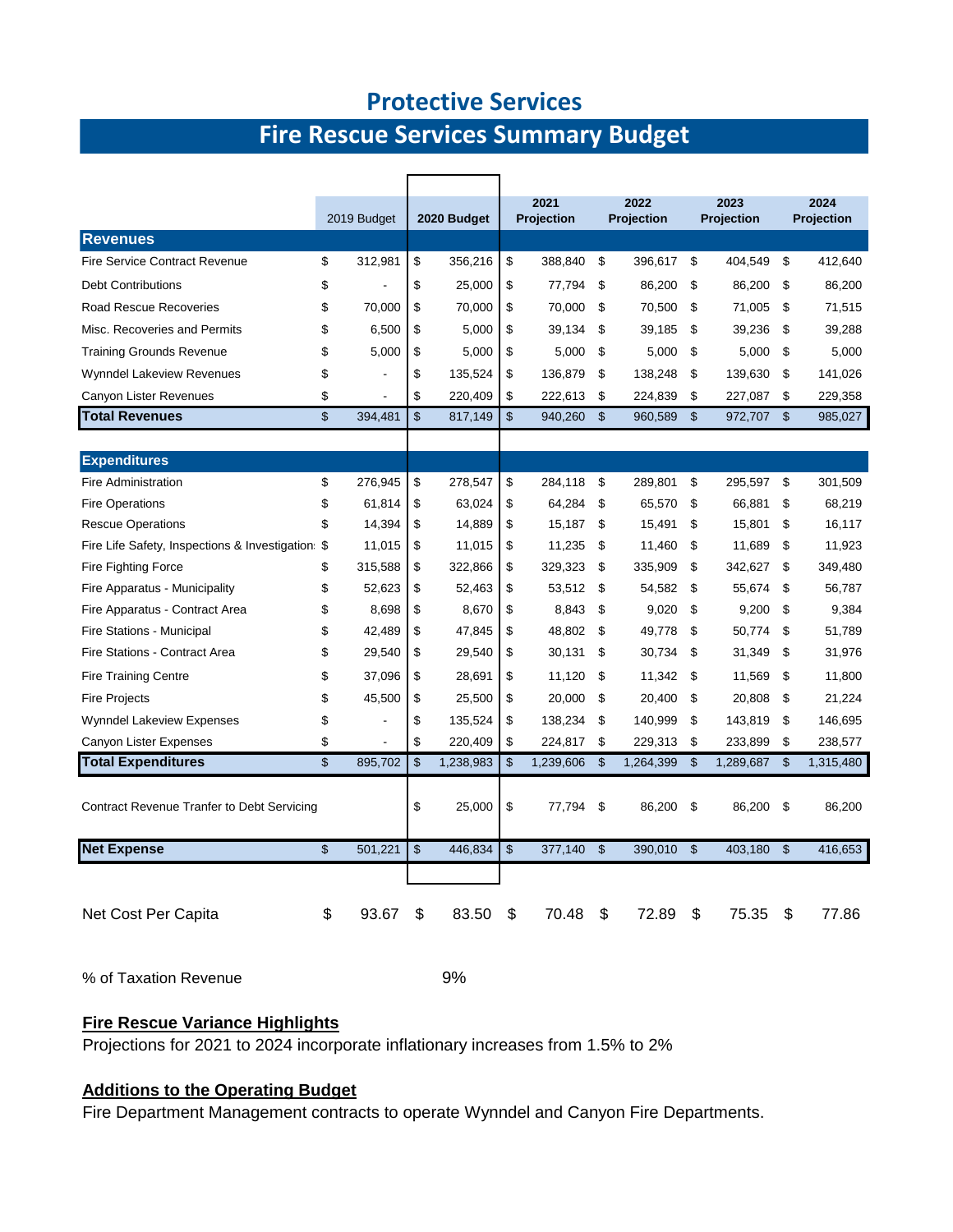# **PROTECTIVE SERVICES PUBLIC SAFETY COMPLIANCE**

| 2020<br><b>Expense Budget</b>         | \$<br>160,056  | In 2013, the<br>philosophies       |
|---------------------------------------|----------------|------------------------------------|
|                                       |                | enforcement<br>This shift ren      |
| 2019<br><b>Expense Budget</b>         | \$<br>153,320  | <b>Public Safety</b>               |
|                                       |                |                                    |
| \$ Budget<br>Change                   | \$<br>6,736    | <b>Public Safety</b>               |
|                                       |                | to gain comp                       |
| % Budget<br>Change                    | 4%             | approach in t                      |
|                                       |                | • Prope                            |
| <b>2020 Staff</b><br><b>Full Time</b> | $\overline{1}$ | • Anima<br>• Noise                 |
|                                       |                | • Traffio                          |
| <b>2020 Staff</b><br><b>Part Time</b> | $\overline{2}$ | • Parkir<br>• Video                |
|                                       |                | • Bylaw                            |
| 2019 Staff<br><b>Full Time</b>        | 1              | • Open                             |
|                                       |                | The Public Sa                      |
| 2019 Staff<br><b>Part Time</b>        | $\overline{2}$ | employs two<br>assist with ar<br>. |

In 2013, the Town of Creston shifted philosophies in bylaw management from an enforcement approach towards compliance. This shift renamed Bylaw Enforcement to Public Safety Compliance.

Public Safety Compliance works with residents to gain compliance in a "good neighbour" approach in the following areas;

- Property maintenance
- Animal Control
- 
- Traffic Regulations
- Parking
- Video Security
- Bylaw Adjudication
- Open Burning Complaints

The Public Safety Compliance Department employs two part-time summer students to assist with an educational approach to gaining compliance with community regulations.

#### **2019 Key Accomplishments**

Reduction of feral cat colony within the community Improved compliance with property clean-up bylaw

#### **2020 Priority Initiatives**

Parking enforcement during peak times in downtown core Increase compliance in pet licencing Downtown parking strategy to include revenue stream for enforcement

#### **Innovations and Efficiencies**

Continued use of summer students to patrol for parking enforcement issues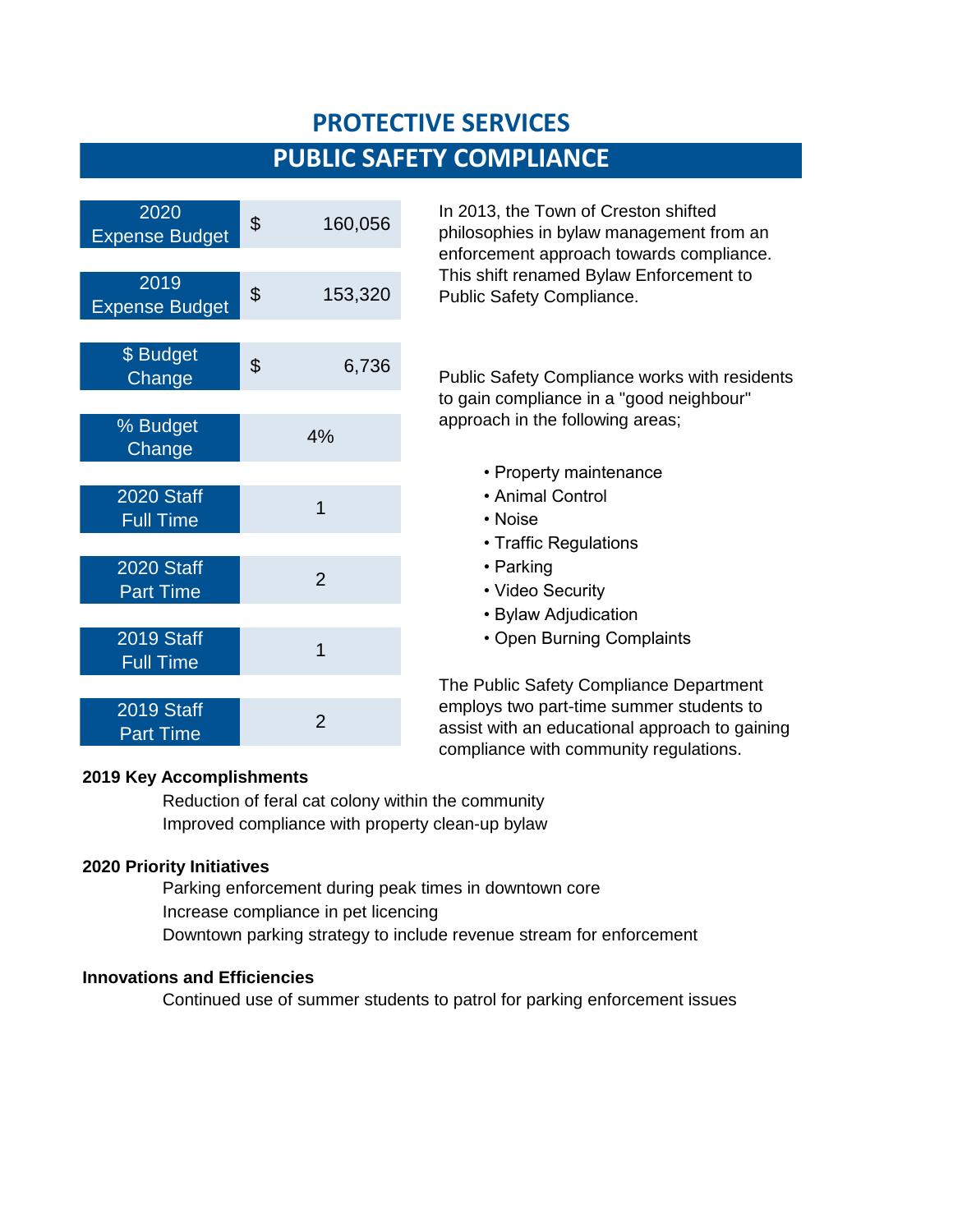### **PROTECTIVE SERVICES**

# **PUBLIC SAFETY COMPLIANCE BUDGET SUMMARY**

|                                |               | 2019 Budget 2020 Budget | 2021<br><b>Projection</b> |               | 2022<br>Projection |                | 2023<br>Projection |                | 2024<br><b>Projection</b> |
|--------------------------------|---------------|-------------------------|---------------------------|---------------|--------------------|----------------|--------------------|----------------|---------------------------|
| <b>Revenues</b>                |               |                         |                           |               |                    |                |                    |                |                           |
| <b>Business Licences</b>       | \$<br>40,000  | \$<br>43,000            | \$<br>43,430              | S             | 43,864             | S              | 44,303             | \$             | 44,746                    |
| Violations                     | \$<br>1,000   | \$<br>1,200             | \$<br>1,212               | \$            | 1,224              | \$             | 1,236              | \$             | 1,248                     |
| <b>Animal Control</b>          | \$<br>9,750   | \$<br>11,400            | \$<br>11,514              | \$            | 11,629             | \$             | 11,745             | \$             | 11,862                    |
| <b>Total Revenues</b>          | \$<br>50,750  | \$<br>55,600            | \$<br>56,156              | \$            | 56,717             | $\mathfrak{L}$ | 57,284             | $\mathfrak{L}$ | 57,856                    |
|                                |               |                         |                           |               |                    |                |                    |                |                           |
| <b>Expenditures</b>            |               |                         |                           |               |                    |                |                    |                |                           |
| PS Compliance Wages & Expenses | \$<br>101,602 | \$<br>108,049           | \$<br>110,210             | \$            | 112,414            | \$             | 114,662            | \$             | 116,955                   |
| <b>Video Security</b>          | \$<br>2,100   | \$<br>3,500             | \$<br>5,070               | S             | 5,171              | S              | 5,274              | \$             | 5,379                     |
| <b>Summer Students</b>         | \$<br>24,000  | \$<br>24,000            | \$<br>24,480              | \$.           | 24,970             | S              | 25,469             | S              | 25,978                    |
| <b>Bylaw Adjudication</b>      | \$<br>3,600   | \$<br>3,600             | \$<br>3,672               | \$            | 3,745              | \$             | 3,820              | \$             | 3,896                     |
| PS Compliance Vehicle          | \$<br>4,446   | \$<br>3,807             | \$<br>3,883               | \$.           | 3,961              | \$             | 4,040              | \$             | 4,121                     |
| <b>Animal Control</b>          | \$<br>17,572  | \$<br>17,100            | \$<br>17,442              | \$            | 17,791             | \$             | 18,147             | \$             | 18,510                    |
| <b>Total Expenditures</b>      | \$<br>153,320 | \$<br>160,056           | \$<br>164,757             | \$            | 168,052            | \$             | 171,412            | \$             | 174,839                   |
| <b>Net Expense</b>             | \$<br>102,570 | \$<br>104,456           | \$<br>108,601             | $\mathsf{\$}$ | 111,335            | $\mathfrak{S}$ | 114,128            | $\mathfrak{F}$ | 116,983                   |
|                                |               |                         |                           |               |                    |                |                    |                |                           |
| Net Cost Per Capita            | \$<br>19.17   | \$<br>19.52             | \$<br>20.30               | \$            | 20.81              | \$             | 21.33              | \$             | 21.86                     |
| % of Taxation Revenue          |               | 2%                      |                           |               |                    |                |                    |                |                           |

### **Public Safety Complicance Expenses Variance Highlights**

Projections for 2021 to 2024 incorporate inflationary increases from 1.5% to 2% Video security is a place holder for future upgrades Bylaw Adjudication is a place holder for dispute resolution for issued violations

#### **Additions to the Operating Budget**

Increase for Video Security Camera operation and maintenance.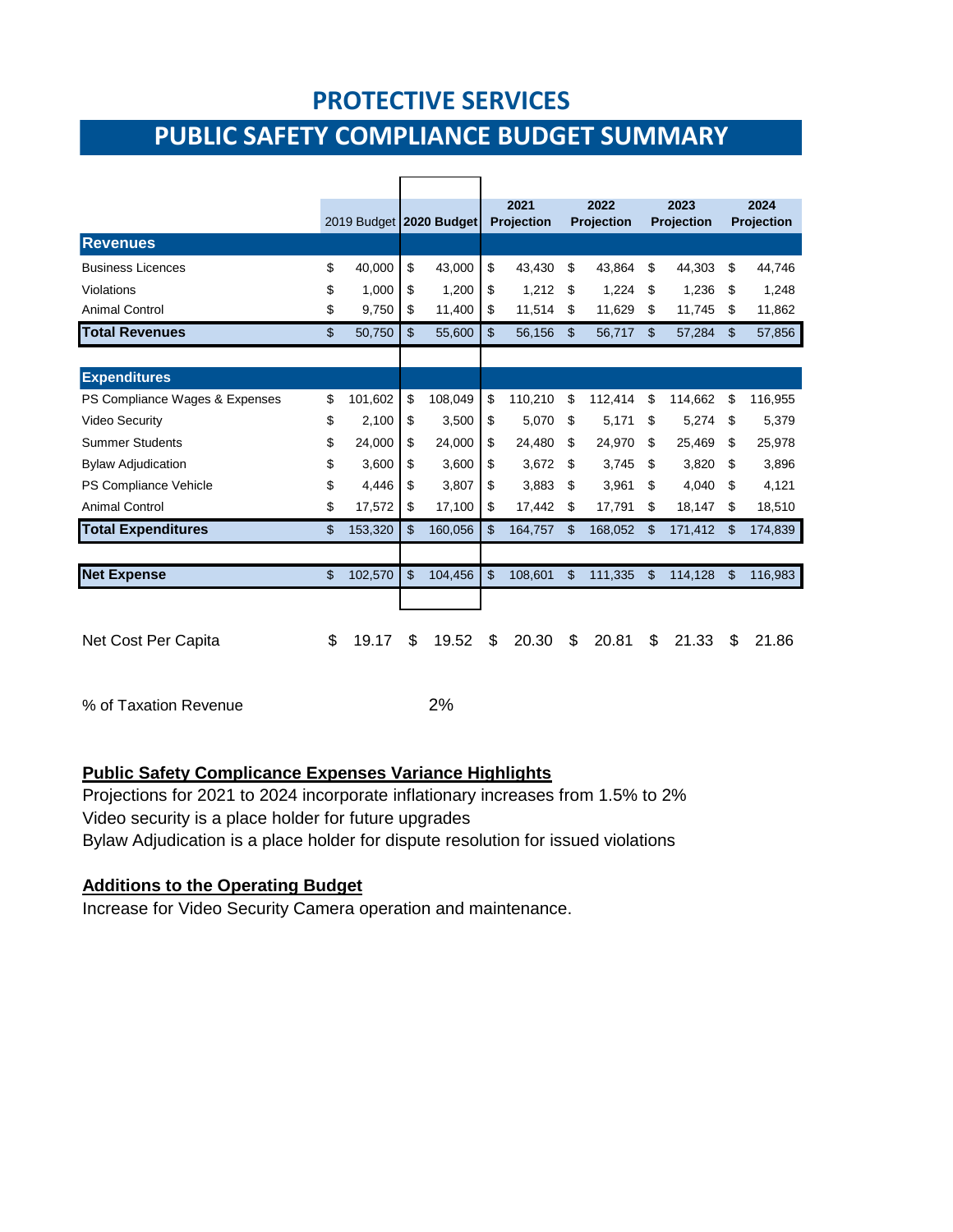### **PUBLIC WORKS & ENGINEERING**

| 2020<br><b>Expense Budget</b>         | \$<br>1,937,050 | Town of Creston Pub<br>responsible for:        |
|---------------------------------------|-----------------|------------------------------------------------|
|                                       |                 | • Roads                                        |
| 2019<br><b>Expense Budget</b>         | \$<br>1,876,894 | • Sidewalks &<br>• Drainage &                  |
|                                       |                 | • Parks and 0                                  |
| \$ Budget<br>Change                   | \$<br>60,156    | • Cemeteries<br>• Environmer                   |
|                                       |                 | • Downtown I                                   |
| % Budget<br>Change                    | 3%              | • Equipment<br>• Gravel pit                    |
|                                       |                 |                                                |
| <b>2020 Staff</b><br><b>Full Time</b> | 14              |                                                |
|                                       |                 |                                                |
| 2020 Staff<br><b>Temporary</b>        | $\overline{2}$  | Within the labour wor<br>positions (temporary) |
|                                       |                 | Additionally, two sum                          |
| 2019 Staff<br><b>Full Time</b>        | $*13.5$         | through August.                                |
|                                       |                 |                                                |
| 2019 Staff<br>Temporary               | $\overline{2}$  | * Does not include W                           |

Town of Creston Public Works & Engineering Department is responsible for:

- Roads
- Sidewalks & Trails
- Drainage & Creeks
- Parks and Greenspaces
- 
- Environmental (solid waste)
- Downtown Beautification
- Equipment Maintenance
- Gravel pit

Within the labour workforce, the Town employees two term positions (temporary) to assist in busier times of the year. Additionally, two summer students are employed from May through August.

\* Does not include WWTP operators

#### **2019 Key Accomplishments**

Storm water collection / diversion improvements Installation of new sidewalks on Cedar and 20th Renovation for new youth centre

#### **2020 Priority Initiatives**

Curbside Organic and Recycling Study Wynndel Gravel Pit and Drainage Plan Transporation Master Plan

#### **Innovations and Efficiencies**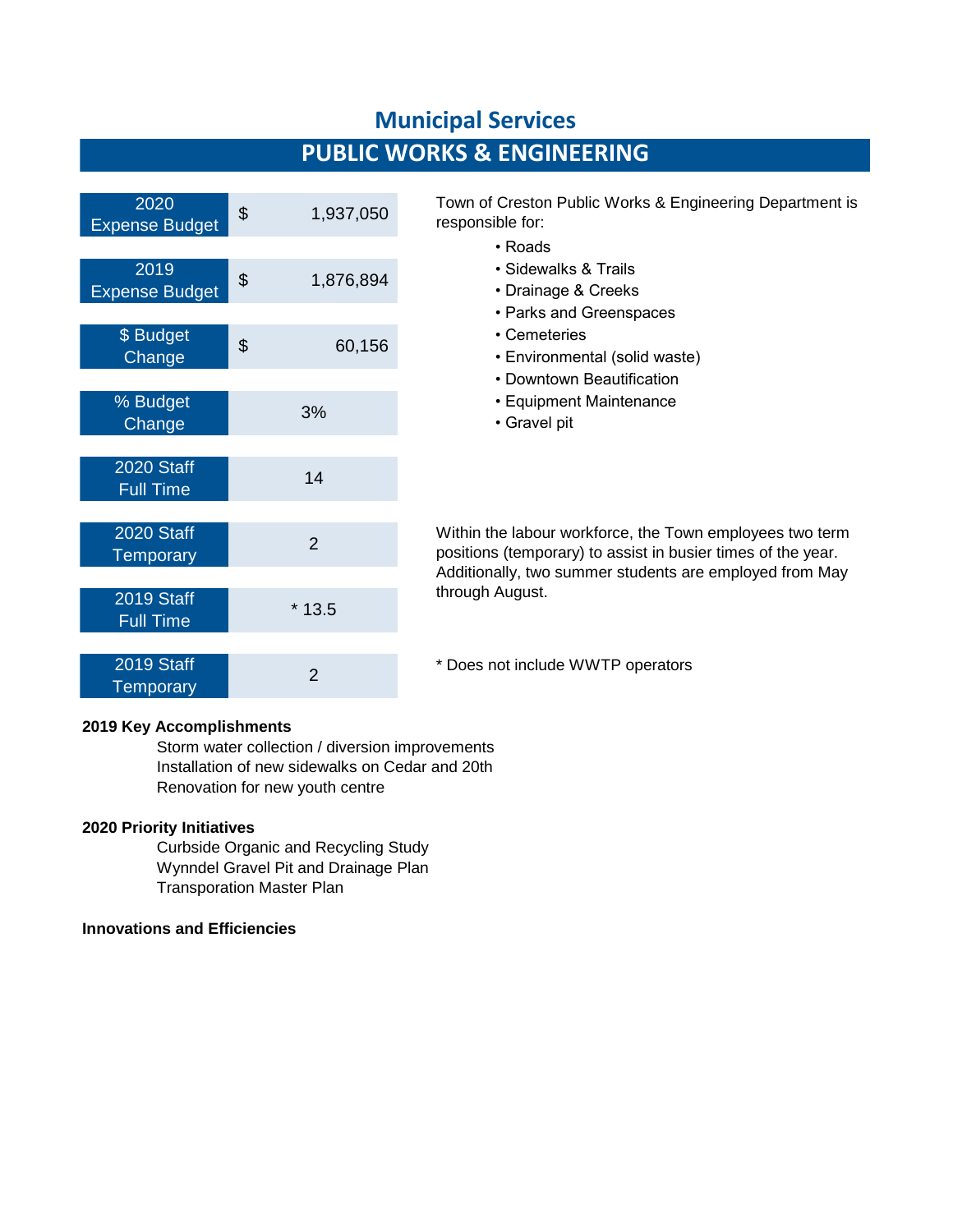# **PUBLIC WORKS & ENGINEERING BUDGET SUMMARY**

|                             |                | 2019 Budget | 2020 Budget     |                | 2021 Projection 2022 Projection 2023 Projection 2024 Projection |                    |           |                    |           |    |           |  |
|-----------------------------|----------------|-------------|-----------------|----------------|-----------------------------------------------------------------|--------------------|-----------|--------------------|-----------|----|-----------|--|
| <b>Revenues</b>             |                |             |                 |                |                                                                 |                    |           |                    |           |    |           |  |
| <b>Cemetery Revenues</b>    | \$             | 140,871     | \$<br>146,548   | \$             | 148,869                                                         | \$                 | 151,230   | -\$                | 153,733   | \$ | 156,179   |  |
| Solid Waste Utility Fees    |                |             | \$<br>225,000   | \$             | 245,172                                                         | \$                 | 250.075   | \$                 | 255,077   | S  | 260,179   |  |
| <b>Other Recoveries</b>     | \$             | 20,528      | \$<br>31,728    | \$             | 21,945                                                          | \$                 | 22,164    | \$                 | 22,386    | \$ | 22,610    |  |
| <b>Total Revenues</b>       | \$             | 161,399     | \$<br>403,276   | \$             | 415,986                                                         | $\mathbf{\hat{S}}$ | 423,469   | $\mathbf{\$}$      | 431,196   | \$ | 438,968   |  |
| <b>Expenditures</b>         |                |             |                 |                |                                                                 |                    |           |                    |           |    |           |  |
| Roads                       | \$             | 583,380     | \$<br>593,024   | \$             | 609,385                                                         | \$                 | 621,571   | \$                 | 634,003   | \$ | 646,682   |  |
| Sidewalks & Trails          | \$             | 118,058     | \$<br>119,279   | \$             | 121,664                                                         | \$                 | 124,098   | \$                 | 126,580   | \$ | 129,112   |  |
| Drainage & Creeks           | \$             | 93,831      | \$<br>121,520   | \$             | 123,951                                                         | \$                 | 126,430   | -\$                | 128,959   | \$ | 131,538   |  |
| Parks                       | \$             | 226,765     | \$<br>213,291   | \$             | 231,056                                                         | \$                 | 235.678   | \$                 | 240,392   | \$ | 245,200   |  |
| Cemeteries                  | \$             | 109,693     | \$<br>117,346   | \$             | 119,693                                                         | \$                 | 122,087   | \$                 | 124,529   | \$ | 127,019   |  |
| Environmental (Solid Waste) | \$             | 245,983     | \$<br>293,910   | \$             | 311,788                                                         | \$                 | 318,024   | -\$                | 324,385   | \$ | 330,873   |  |
| Downtown                    | \$             | 247,876     | \$<br>224,014   | \$             | 228,995                                                         | \$                 | 233,575   | \$                 | 238,247   | \$ | 243,011   |  |
| <b>BC Transit</b>           | \$             | 564         | \$<br>559       | \$             | 570                                                             | \$                 | 581       | \$                 | 593       | \$ | 605       |  |
| Miscellaneous               | \$             | 250,744     | \$<br>254,107   | \$             | 159,190                                                         | \$                 | 162,373   | \$                 | 165,621   | \$ | 168,933   |  |
| <b>Total Expenditures</b>   | \$             | 1,876,894   | \$<br>1,937,050 | $\mathfrak{L}$ | 1,906,292 \$                                                    |                    | 1,944,417 | \$                 | 1,983,309 | \$ | 2,022,973 |  |
|                             |                |             |                 |                |                                                                 |                    |           |                    |           |    |           |  |
| <b>Net Expense</b>          | $\mathfrak{S}$ | 1,715,495   | \$<br>1,533,774 | $\mathfrak{S}$ | 1,490,306 \$                                                    |                    | 1,520,948 | $\mathbf{\hat{s}}$ | 1,552,113 | \$ | 1,584,005 |  |
|                             |                |             |                 |                |                                                                 |                    |           |                    |           |    |           |  |
| Net Cost Per Capita         | \$             | 320.59      | \$<br>286.63    | \$             | 278.51                                                          | \$                 | 284.24    | \$                 | 290.06    | \$ | 296.02    |  |
| % of Taxation Revenue       |                |             | 31%             |                |                                                                 |                    |           |                    |           |    |           |  |

#### **Public Works Expense Variance Highlights**

Projections for 2021 to 2024 incorporate inflationary increases from 1.5% to 2%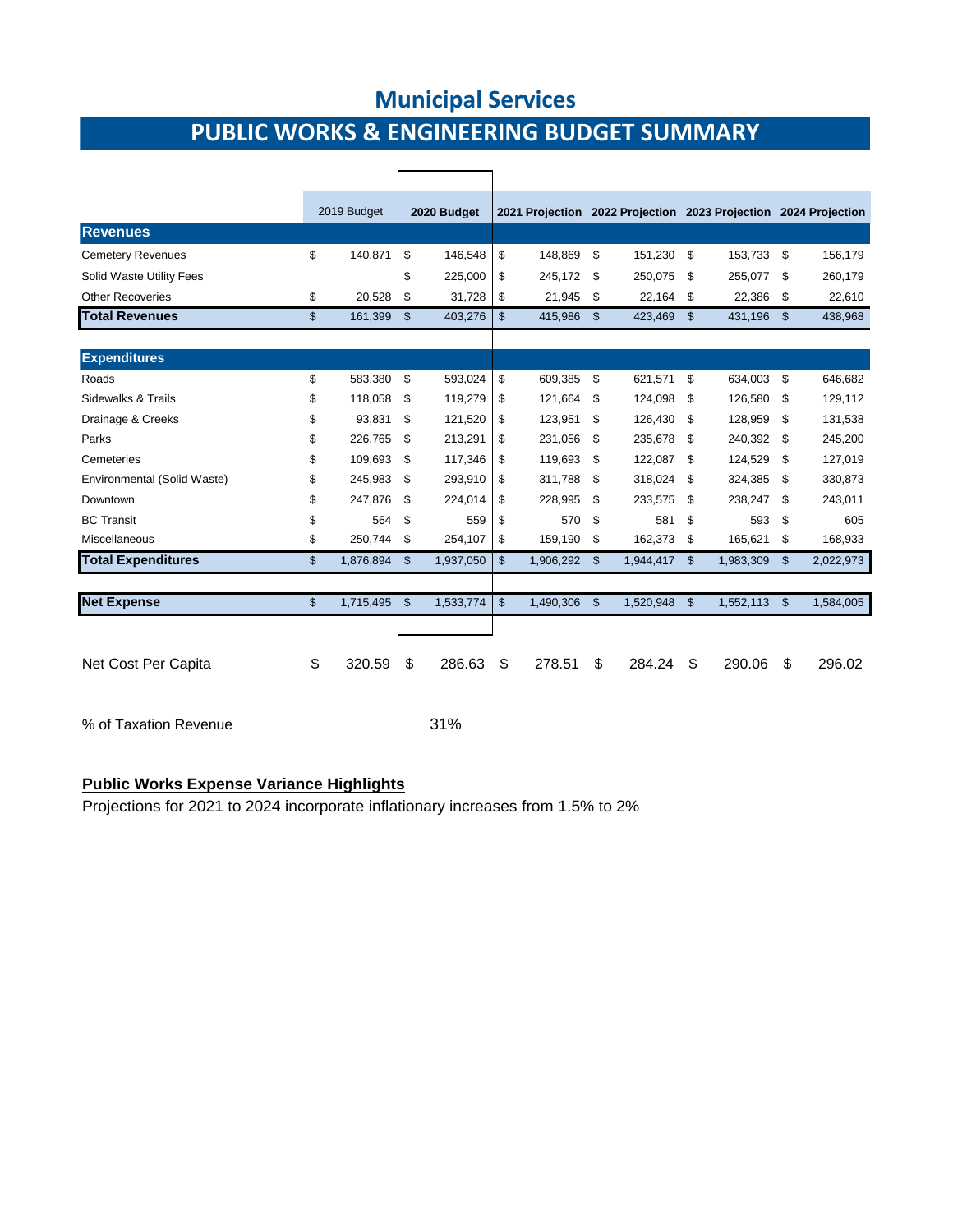# **DEVELOPMENT SERVICES**

| 2020<br><b>Expense Budget</b>         | \$<br>489,135 |
|---------------------------------------|---------------|
| 2019<br><b>Expense Budget</b>         | \$<br>353,655 |
| <b>\$</b> Budget<br>Change            | \$<br>135,480 |
| % Budget<br>Change                    | 38%           |
| <b>2020 Staff</b><br><b>Full Time</b> | 4             |
| 2020 Staff                            | $\Omega$      |
| <b>Part Time</b><br>2019 Staff        | 3             |
| <b>Full Time</b><br>2019 Staff        |               |
| <b>Part Time</b>                      | በ             |

Town of Creston Development Services are responsible for:

- Board of Variance
- Development Variance Permits
- Development Permits
- Zoning
- Long-range Land Use Planning
- Regulatory bylaws and policy
- Community place making
- Development permit process
- Building Inspection
- Sustainability planning
- Municipal services coordination
- GIS development & maintenance
- Municipal services coordination

Administrative support is received from General Administration as required.

#### **2019 Key Accomplishments**

Zoning Bylaw Amendments Continued implementation of initiatives outlined in the OCP Cannabis regulations (zoning, licensing & regulations on retail sales)

#### **2020 Priority Initiatives**

Completion of Zoning Bylaw review and update Recruitment of new Land Use Planner Updated Aerial Photography

#### **Innovations and Efficiencies**

Support of Woodstove Exchange Program with Regional District of Central Kootenay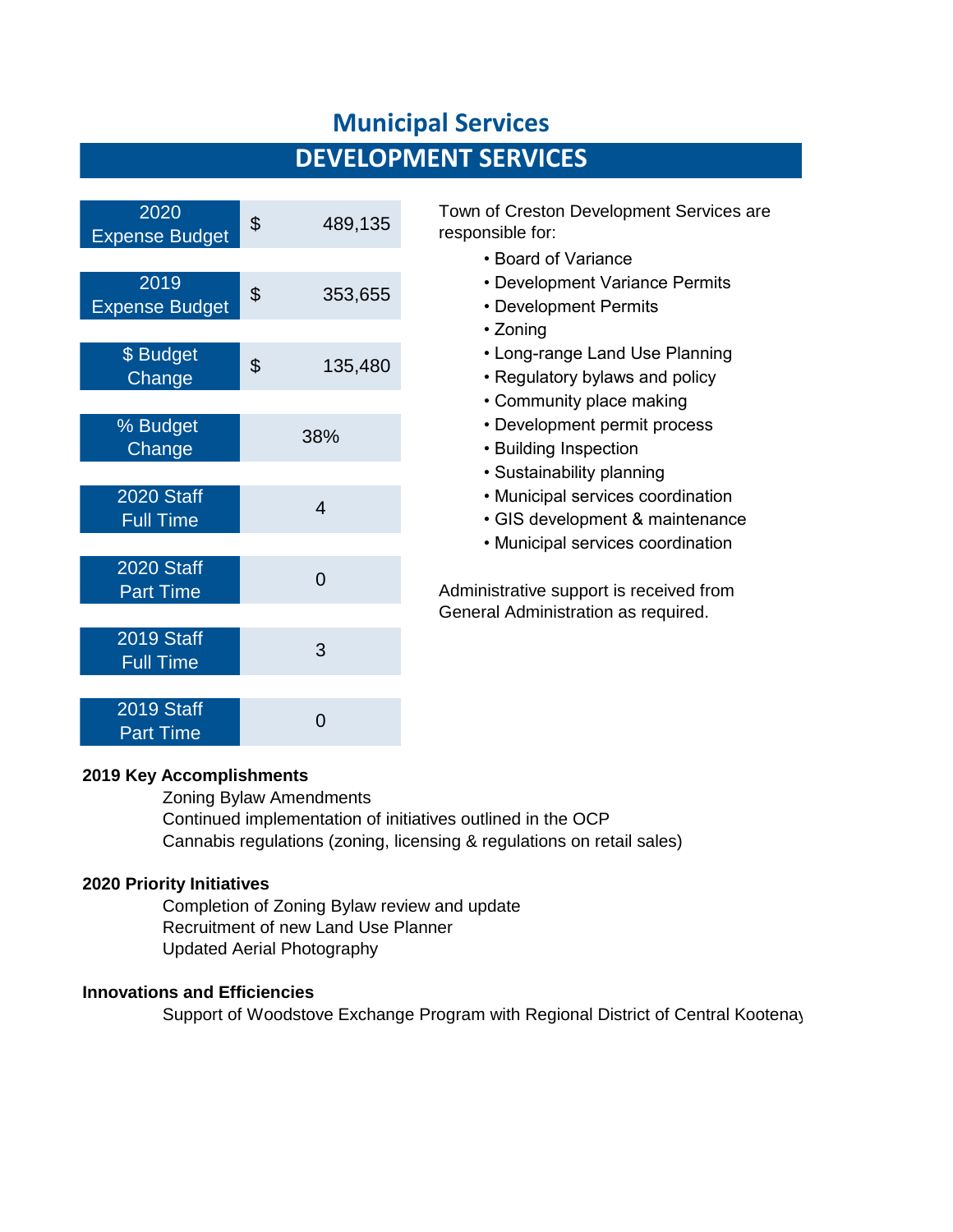# **DEVELOPMENT SERVICES**

|                                 |                | 2019 Budget. 2020 Budget |                |         | 2021<br><b>Projection</b> |     | 2022<br>Projection |     | 2023<br><b>Projection</b> |     | 2024<br>Projection |
|---------------------------------|----------------|--------------------------|----------------|---------|---------------------------|-----|--------------------|-----|---------------------------|-----|--------------------|
| <b>Revenues</b>                 |                |                          |                |         |                           |     |                    |     |                           |     |                    |
| <b>Permit Revenues</b>          | \$             | 96,250                   | \$             | 98,250  | \$<br>99,233              | \$  | 100,225            | \$  | 101,227                   | \$  | 102,239            |
| <b>Total Revenues</b>           | $\mathfrak{L}$ | 96,250                   | \$             | 98,250  | \$<br>99,233              | \$. | 100,225            | \$. | 101,227                   | \$. | 102,239            |
|                                 |                |                          |                |         |                           |     |                    |     |                           |     |                    |
| <b>Expenditures</b>             |                |                          |                |         |                           |     |                    |     |                           |     |                    |
| Administration                  | \$             | 73,623                   | \$             | 126,953 | \$<br>129,492             | \$  | 132,082            | S   | 134,724                   | \$  | 137,418            |
| <b>Development Services</b>     | \$             | 157,611                  | \$             | 231,353 | \$<br>237,959             | S   | 242,719            | S   | 247,574                   | S   | 252,525            |
| <b>Building Inspection</b>      | \$             | 122,421                  | \$             | 130,829 | \$<br>133,446             | S   | 136,115            | S   | 138,837                   | S   | 141,614            |
| <b>Total Expenditures</b>       | \$             | 353,655                  | $\mathfrak{L}$ | 489,135 | \$<br>500,897             | \$. | 510,916            | S   | 521,135                   | \$  | 531,557            |
|                                 |                |                          |                |         |                           |     |                    |     |                           |     |                    |
| <b>Net Expense for Taxation</b> | \$             | 257,405                  | \$             | 390,885 | \$<br>401,664             | \$  | 410,691            | \$  | 419,908                   | \$  | 429,318            |
|                                 |                |                          |                |         |                           |     |                    |     |                           |     |                    |
|                                 |                |                          |                |         |                           |     |                    |     |                           |     |                    |
| <b>Net Cost Per Capita</b>      | \$             | 48.10                    | S              | 73.05   | \$<br>75.06               | \$. | 76.75              | S   | 78.47                     | S.  | 80.23              |

% of Taxation Revenue 8%

#### **Development Services Variance Highlights**

Projections for 2021 to 2024 incorporate inflationary increases from 1.5% to 2%

#### **Additions to the Operating Budget**

New Full-Time Land Use Planner Transfer of wage allocation from Public Works for Director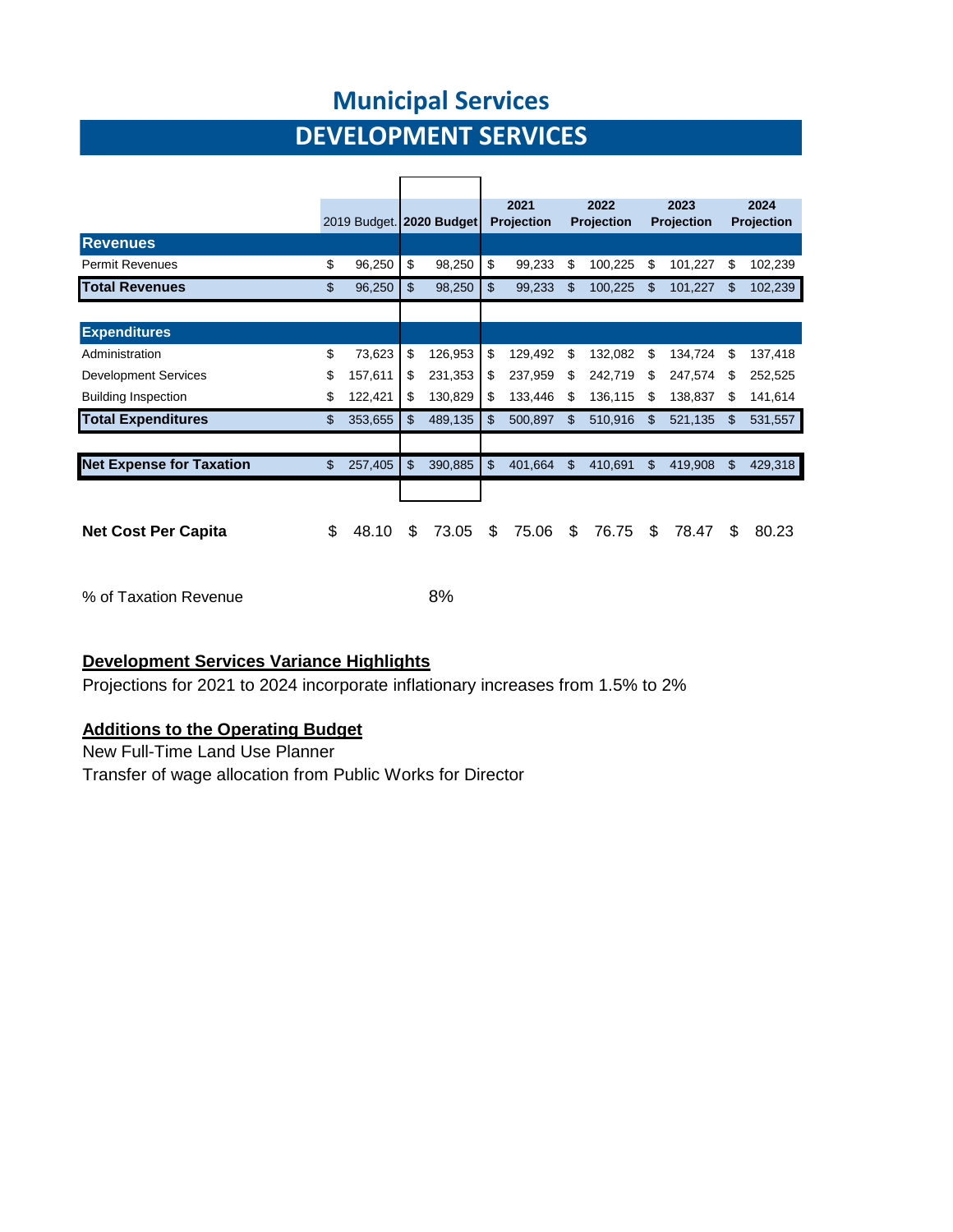### **WATER UTILITY**

| 2020<br><b>Expense Budget</b>         | \$<br>1,529,540 |
|---------------------------------------|-----------------|
|                                       |                 |
| 2019<br><b>Expense Budget</b>         | \$<br>1,539,735 |
|                                       |                 |
| \$ Budget<br>Change                   | \$<br>(10, 195) |
|                                       |                 |
| % Budget<br>Change                    | $-1%$           |
|                                       |                 |
| <b>2020 Staff</b><br><b>Full Time</b> | $\overline{0}$  |
|                                       |                 |
| 2020Staff<br><b>Part Time</b>         | $\overline{0}$  |
|                                       |                 |
| 2019 Staff<br><b>Full Time</b>        | 0               |
|                                       |                 |
| 2019 Staff<br><b>Part Time</b>        | ი               |

Town of Creston water supply and distribution is responsible for:

- Domestic water supply from Arrow Creek
- Operate four reservoirs
- Operate 2 high volume wells
- Operate 4 water pumping stations
- Operate 5 pressure reducing stations
- Maintain 210+ fire hydrants
- Operate district water metering system
- Maintain 62+ km of water distribution network
- Administer water capital works programs

Labour is performed by Public Works and WWTP staff and is allocated accordingly.

#### **2019 Key Accomplishments**

Completion of Schikurski Park Pumphouse Project

#### **2020 Priority Initiatives**

Continued updating of aging infrastructure Installation of a turbity meter at Well #2 Installation of Chlorination System (IZ and Well #2)

#### **Innovations and Efficiencies**

High Efficiency Toliet Rebate Program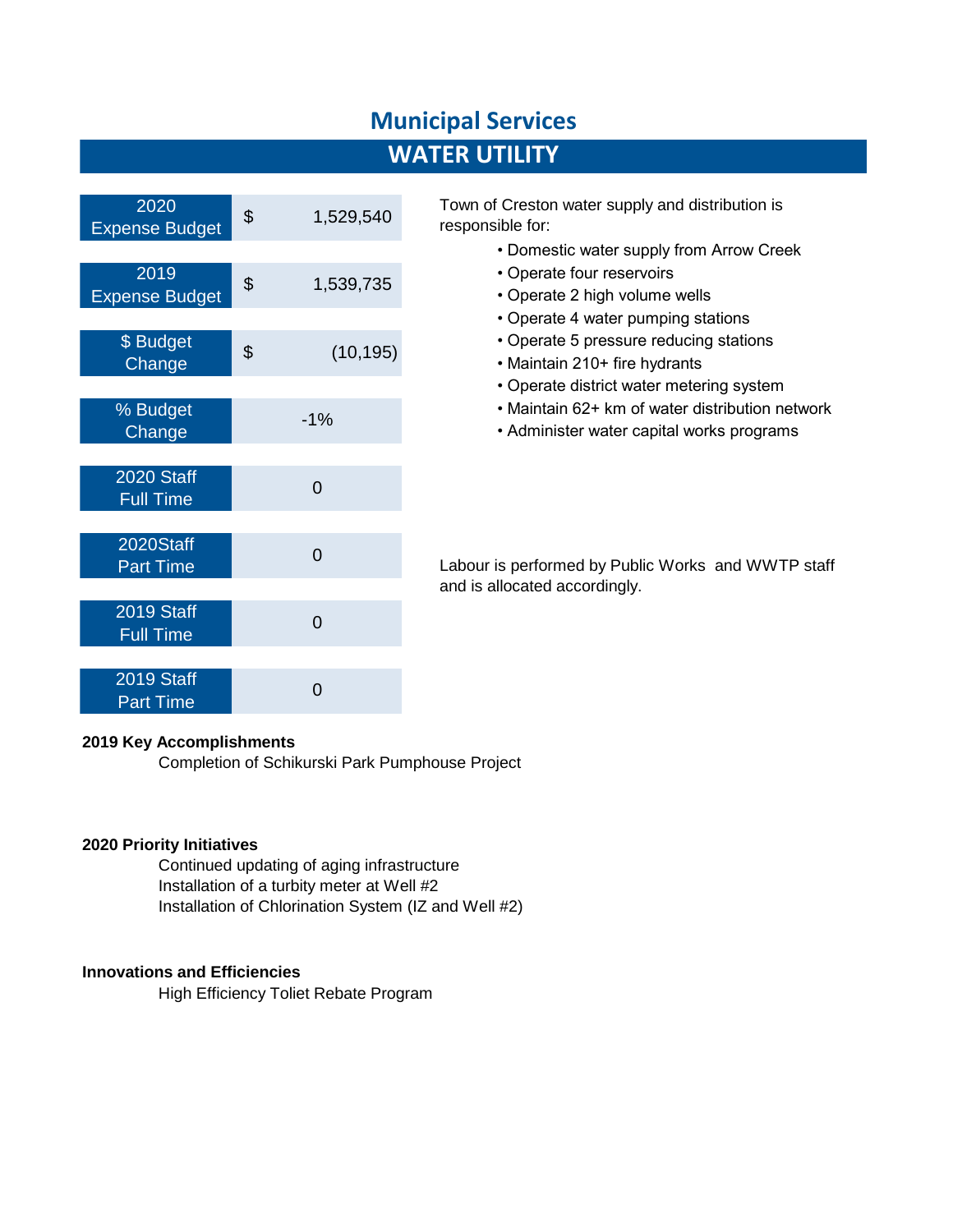# **WATER UTILITY BUDGET SUMMARY Municipal Services**

|                                                                     |    | 2019 Budget              | 2020 Budget                    |                |                 | 2021 Projection 2022 Projection 2023 Projection 2024 Projection |               |                          |                |            |
|---------------------------------------------------------------------|----|--------------------------|--------------------------------|----------------|-----------------|-----------------------------------------------------------------|---------------|--------------------------|----------------|------------|
| <b>Revenues</b>                                                     |    |                          |                                |                |                 |                                                                 |               |                          |                |            |
| <b>Frontage Taxes</b>                                               | \$ | 387,300                  | \$<br>387,500                  | \$             | 388,000         | \$<br>389,000                                                   | \$            | 390,000                  | \$             | 391,000    |
| Utility Fees & Charges                                              | S  | 1,199,800                | \$<br>1,247,994                | \$             | 1,294,230       | \$<br>1,345,814                                                 | \$            | 1,381,256                | \$             | 1,420,648  |
| Miscellaneous                                                       | \$ | 79,500                   | \$<br>34,000                   | \$             | 30,000          | \$<br>36,000                                                    | \$            | 42,000                   | \$             | 47,000     |
| <b>Capital Grants</b>                                               | \$ | 566,667                  | \$                             | \$             |                 | \$                                                              | \$            | $\overline{\phantom{a}}$ | \$             |            |
| <b>Total Revenues</b>                                               | \$ | 2,233,267                | \$<br>1,669,494                | \$             | 1,712,230       | \$<br>1,770,814                                                 | \$            | 1,813,256                | $\mathfrak{s}$ | 1,858,648  |
|                                                                     |    |                          |                                |                |                 |                                                                 |               |                          |                |            |
| <b>Expenditures</b>                                                 |    |                          |                                |                |                 |                                                                 |               |                          |                |            |
| Administration                                                      | \$ | 254,601                  | \$<br>257,301                  | \$             | 218,286         | \$<br>218,990                                                   | \$            | 219,664                  | \$             | 220,357    |
| Operations                                                          | \$ | 341,797                  | \$<br>360,584                  | \$             | 366,906         | \$<br>375,375                                                   | -\$           | 384,019                  | \$             | 392,862    |
| <b>Arrow Creek</b>                                                  | \$ | 725,000                  | \$<br>693,000                  | \$             | 700,000         | \$<br>707,000                                                   | \$            | 713,000                  | \$             | 713,000    |
| <b>New Connections</b>                                              | \$ | 8,682                    | \$<br>9,000                    | \$             | 9,000           | \$<br>12,000                                                    | \$            | 12,000                   | \$             | 15,000     |
| Amortization                                                        | \$ | 209,655                  | \$<br>209,655                  | \$             | 214,322         | \$<br>221,522                                                   | \$            | 226,755                  | \$             | 232,188    |
| <b>Total Expenditures</b>                                           | \$ | 1,539,735                | \$<br>1,529,540                | $\mathfrak{s}$ | 1,508,514       | \$<br>1,534,887                                                 | $\mathsf{\$}$ | 1,555,438                | $\mathfrak{s}$ | 1,573,407  |
|                                                                     |    |                          |                                |                |                 |                                                                 |               |                          |                |            |
| Surplus (Deficit) for the Year                                      | \$ | 693,532                  | \$<br>139,954                  | \$             | 203,716         | \$<br>235,927                                                   | - \$          | 257,818                  | \$             | 285,241    |
| <b>Capital Expenditures</b>                                         | \$ | (996, 588)               | \$<br>$(185,000)$ \$           |                | $(216,000)$ \$  | $(157,000)$ \$                                                  |               | $(163,000)$ \$           |                | (184,000)  |
| Portion of Amortization Expense Unfunded \$                         |    | 209,655                  | \$<br>209,655                  | \$             | 214,322 \$      | 221,522 \$                                                      |               | 226,755                  | \$             | 232,188    |
| <b>Transfer from</b>                                                |    |                          |                                |                |                 |                                                                 |               |                          |                |            |
| <b>Reserve Funds</b>                                                |    |                          |                                |                |                 |                                                                 |               |                          |                |            |
| <b>Accumulated Surplus</b>                                          | \$ | 393,401                  | \$                             | \$             |                 | \$                                                              | \$            |                          | \$             |            |
| Transfer to                                                         |    |                          |                                |                |                 |                                                                 |               |                          |                |            |
| <b>Transfer to General Fund</b>                                     |    |                          |                                |                |                 |                                                                 |               |                          |                |            |
| Surplus                                                             | \$ | (300,000)                | \$                             | \$             |                 | \$                                                              | \$            |                          | \$             |            |
| <b>Accumulated Surplus</b>                                          | \$ | $\frac{1}{2}$            | \$<br>(164, 609)               | \$             | $(202, 038)$ \$ | $(300, 449)$ \$                                                 |               | $(321,573)$ \$           |                | (333, 429) |
| Surplus (deficit) + Capital, Debt and<br><b>Reserve Tranactions</b> | \$ | $\overline{\phantom{a}}$ | \$<br>$\overline{\phantom{a}}$ | \$             |                 | \$                                                              | \$            |                          | \$             |            |
|                                                                     |    |                          |                                |                |                 |                                                                 |               |                          |                |            |
| <b>Cost per Capita</b>                                              |    |                          |                                |                |                 |                                                                 |               |                          |                |            |
| on Total Expenditures                                               | \$ | 287.75                   | \$<br>285.84                   | \$             | 281.91          | \$<br>286.84                                                    | \$            | 290.68                   | \$             | 294.04     |

#### **Water Utility Variance Highlights**

Projections for 2021 to 2024 incorporate inflationary increases from 1.5% to 2%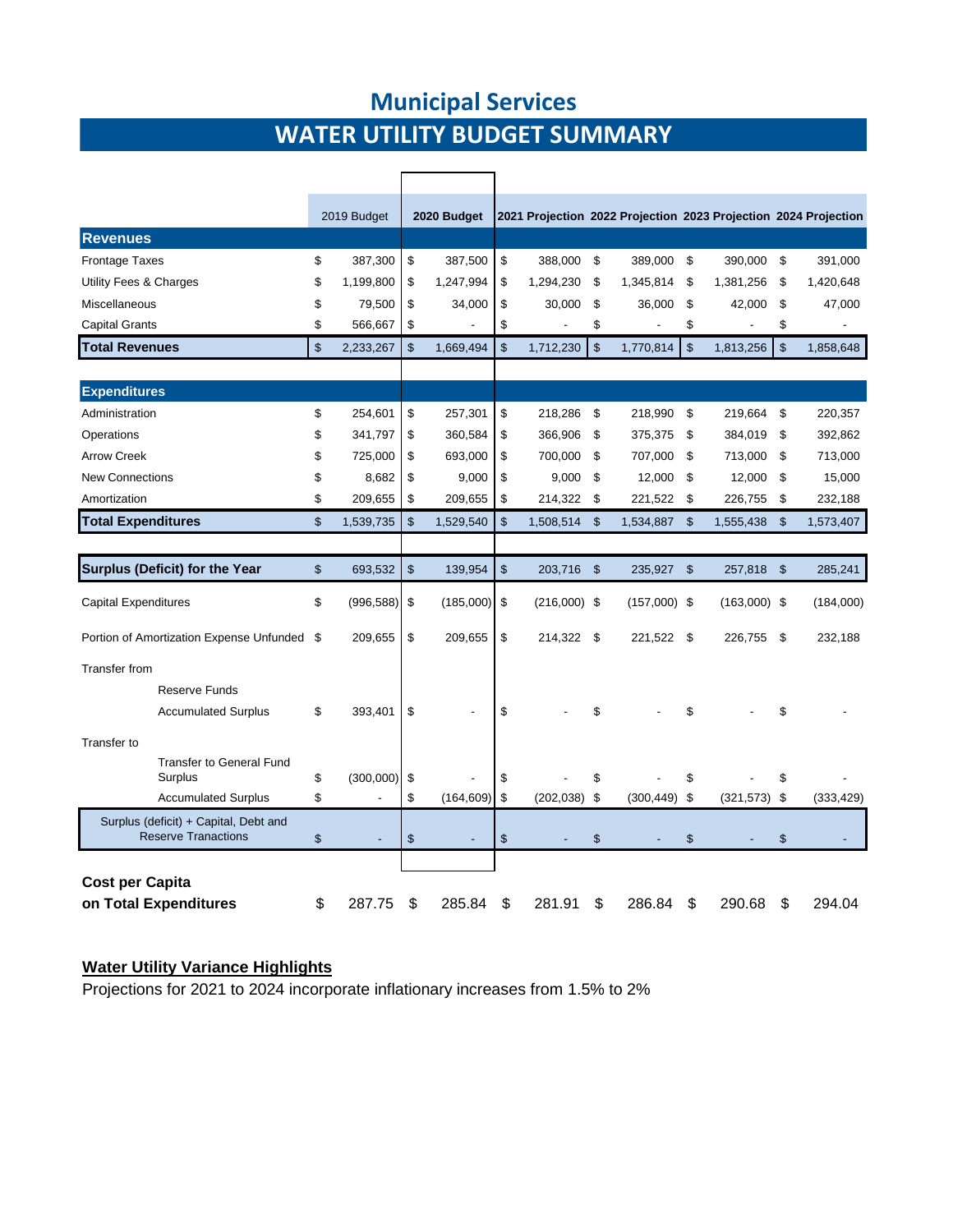### **SEWER UTILITY**

| 2020<br><b>Expense Budget</b>  | \$   | 1,940,602 |
|--------------------------------|------|-----------|
|                                |      |           |
| 2019<br><b>Expense Budget</b>  | \$   | 1,932,457 |
|                                |      |           |
| \$ Budget<br>Change            | \$   | 8,145     |
|                                |      |           |
| % Budget<br>Change             | 0%   |           |
|                                |      |           |
| 2020 Staff<br><b>Full Time</b> | 3    |           |
|                                |      |           |
| 2020 Staff<br><b>Part Time</b> | $1*$ |           |
|                                |      |           |
| 2019 Staff<br><b>Full Time</b> | 3    |           |
|                                |      |           |
| 2019 Staff<br><b>Part Time</b> | 1    |           |

Town of Creston sanitary sewer collection and treatment is responsible for:

- Waste Water Treatment Facility
- Operate 2 sanitary sewer lift stations
- Maintain 56+ km of sanitary sewer network
- Administer sewer capital works program

The Waste Water Treatment Plant employees 3 full-time staff. Maintenance labour on the collection system is performed by Public Works workforce and billed accordingly to this service.

\* Trainee from Public Works

#### **2019 Key Accomplishments**

Design of permanent biosolids removal system Grant approval for biosolids removal system

#### **2020 Priority Initiatives**

Construction of new biosolids removal system Inflow & Infiltration Investigation on collection system BVF Influent Pumping Station UV Building Replace Brewery Sampling Shed

#### **Innovations and Efficiencies**

Utilizing divers to clean out interior of 25 year old BVF to increase operational efficiency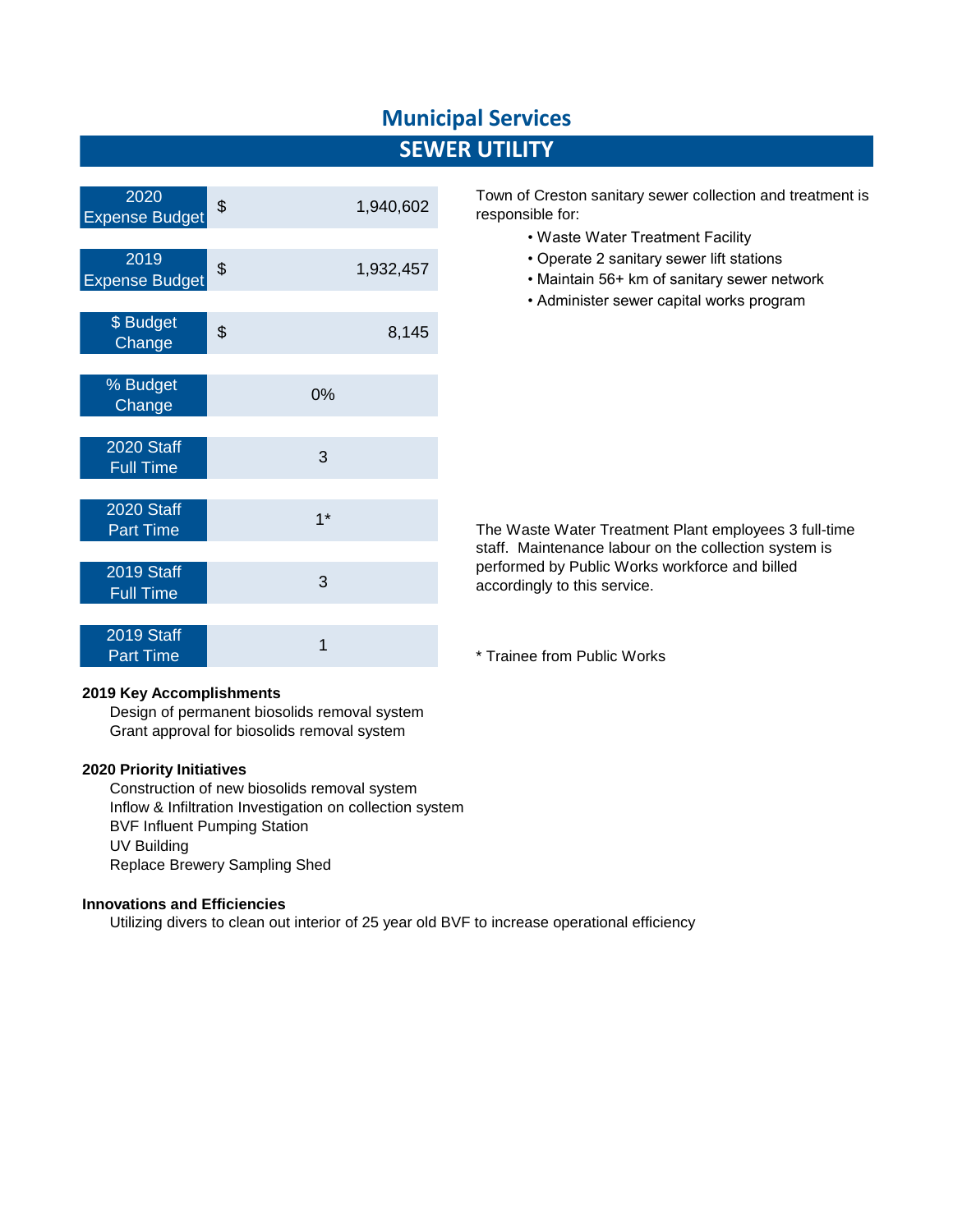### **Municipal Services SEWER UTILITY BUDGET SUMMARY**

|                                                                     |                | 2019 Budget     |                | 2020 Budget    |                        |               | 2021 Projection 2022 Projection 2023 Projection 2024 Projection |              |                 |                |            |
|---------------------------------------------------------------------|----------------|-----------------|----------------|----------------|------------------------|---------------|-----------------------------------------------------------------|--------------|-----------------|----------------|------------|
| <b>Revenues</b>                                                     |                |                 |                |                |                        |               |                                                                 |              |                 |                |            |
| <b>Frontage Taxes</b>                                               | \$             | 429,400         | \$             | 429,600        | \$<br>429,800 \$       |               | 430,300                                                         | \$           | 431,300         | \$             | 432,300    |
| Utility Fees & Charges                                              | \$             | 1,522,754       | \$             | 1,856,929      | \$<br>1,949,270        | \$            | 1,685,605                                                       | \$           | 1,743,484       | \$             | 1,806,926  |
| Miscellaneous                                                       | \$             | 25,000          | \$             | 25,000         | \$<br>20,000           | \$            | 20,000                                                          | \$           | 20,000          | \$             | 25,000     |
| <b>Capital Grants</b>                                               | \$             | 300,000         | \$             | 2,050,000      | \$<br>784,000          | \$            |                                                                 | \$           |                 | \$             |            |
| <b>Total Revenues</b>                                               | $\mathbb{S}$   | 2,277,154       | $\mathfrak{s}$ | 4,361,529      | \$<br>3.183.070 \$     |               | 2.135.905                                                       | $\mathbb{S}$ | 2.194.784       | $\mathfrak{S}$ | 2.264.226  |
|                                                                     |                |                 |                |                |                        |               |                                                                 |              |                 |                |            |
| <b>Expenditures</b>                                                 |                |                 |                |                |                        |               |                                                                 |              |                 |                |            |
| Administration                                                      | \$             | 190,600         | \$             | 198,200        | \$<br>195,916 \$       |               | 197,012 \$                                                      |              | 198,676         | \$             | 199,206    |
| Collection                                                          | \$             | 115,447         | \$             | 114,572        | \$<br>117,436          | \$            | 120,372 \$                                                      |              | 123,381         | \$             | 126,466    |
| Sewer connection & repair                                           | \$             | 51,265          | \$             | 50.849         | \$<br>52.120           | \$            | 53.423                                                          | \$           | 54,759          | -\$            | 56.128     |
| New sewer connection                                                | \$             | 6,255           | \$             | 6,255          | \$<br>9,000            | \$            | 9,000                                                           | \$           | 9,000           | \$             | 9,000      |
| Inflow & influent investigation                                     | \$             | 50,615          | \$             | 50,000         | \$<br>51,250           | \$            | 52,531                                                          | \$           | 53,844          | \$             | 55,190     |
| <b>Wastewater Treatment Plant</b>                                   | \$             | 891,846         | \$             | 895,754        | \$<br>856,648          | \$            | 933,781                                                         | \$           | 891,256         | \$             | 969,082    |
| Interest on Debt                                                    | \$             | 60,320          | \$             | 58,863         | \$<br>57,353           | \$            | 55,788                                                          | \$           | 54,165          | \$             | 52,484     |
| Amortization                                                        | \$             | 566,109         | \$             | 566,109        | \$<br>658,776          | \$            | 712,376                                                         | \$           | 724,076         | \$             | 730,143    |
| <b>Total Expenditures</b>                                           | $\mathfrak{s}$ | 1,932,457       | $\mathfrak{s}$ | 1,940,602      | \$<br>1,998,499        | $\mathsf{\$}$ | 2,134,283                                                       | \$           | 2,109,157       | $\mathfrak{S}$ | 2,197,699  |
|                                                                     |                |                 |                |                |                        |               |                                                                 |              |                 |                |            |
| Surplus (Deficit) for the Year                                      | \$             | 344,697         | $\mathfrak{s}$ | 2,420,927      | \$<br>1,184,571        | \$            | $1,622$ \$                                                      |              | 85,627 \$       |                | 66,527     |
| <b>Capital Expenditures</b>                                         | \$             | $(629,050)$ \$  |                | (2,780,000)    | \$<br>$(1,608,000)$ \$ |               | $(351,000)$ \$                                                  |              | $(182,000)$ \$  |                | (188,000)  |
| Portion of Amortization Expense Unfunded                            | \$             | 566,109         | \$             | 566,109        | \$<br>658,776 \$       |               | 712,376                                                         | - \$         | 724,076         | - \$           | 730,143    |
| Principal on Debt                                                   | \$             | $(114, 531)$ \$ |                | $(115,989)$ \$ | $(117, 499)$ \$        |               | $(119,064)$ \$                                                  |              | $(120, 687)$ \$ |                | (122, 368) |
| <b>Transfer from</b>                                                |                |                 |                |                |                        |               |                                                                 |              |                 |                |            |
| <b>Accumulated Surplus</b>                                          | \$             | 72,775          | \$             | 148,953        | \$<br>122,152 \$       |               |                                                                 | \$           |                 | \$             |            |
| Transfer to                                                         |                |                 |                |                |                        |               |                                                                 |              |                 |                |            |
| Wastewater Treatment Plant Replacement Reser \$                     |                | (240,000)       | \$             | (240,000)      | \$<br>$(240,000)$ \$   |               | $(240,000)$ \$                                                  |              | $(240,000)$ \$  |                | (240,000)  |
| <b>Accumulated Surplus</b>                                          |                |                 | \$             |                | \$                     | \$            | $(3,934)$ \$                                                    |              | $(267,016)$ \$  |                | (246, 302) |
| Surplus (deficit) + Capital, Debt and Reserve<br><b>Tranactions</b> | \$             |                 | \$             |                | \$                     | \$            |                                                                 | \$           |                 | \$             |            |
|                                                                     |                |                 |                |                |                        |               |                                                                 |              |                 |                |            |
| <b>Cost per Capita</b>                                              |                |                 |                |                |                        |               |                                                                 |              |                 |                |            |
| on Total Expenditures                                               | \$             | 361.14          | \$             | 362.66         | \$<br>373.48           | \$            | 398.86                                                          | \$           | 394.16          | \$             | 410.71     |

#### **Sewer Utility Variance Highlights**

Projections for 2021 to 2024 incorporate inflationary increases from 1.5% to 2%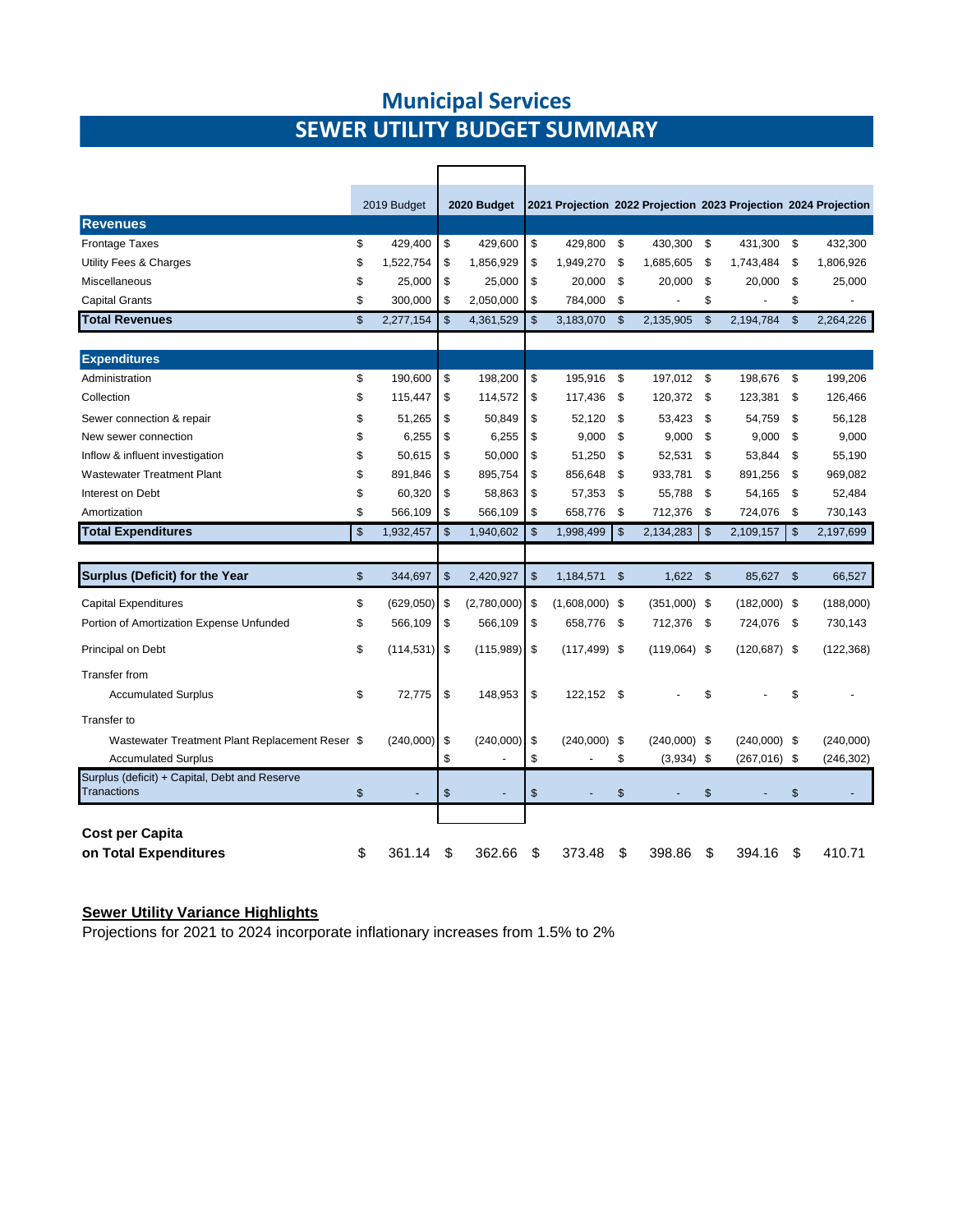# **General Fund ONE-TIME PROJECTS**

|                        |                                                 | Proposed          |                    | External                     |                     |                              | <b>Municipal Operational</b>   |
|------------------------|-------------------------------------------------|-------------------|--------------------|------------------------------|---------------------|------------------------------|--------------------------------|
|                        | <b>GENERAL GOVERNMENT</b>                       | <b>Budget</b>     |                    | <b>Funding</b>               |                     | <b>Reserves</b>              | <b>Surplus</b>                 |
| 1                      | Physician Recruitment                           | \$<br>73,500 \$   |                    | 73,500 \$                    |                     |                              | \$                             |
| 2                      | <b>Community Directed Youth Funds</b>           | \$<br>63,330      | \$                 | 63,330                       | \$                  | $\blacksquare$               | \$<br>$\overline{\phantom{a}}$ |
| 3                      | Public Art Program                              | \$<br>5,000       | \$                 | $\overline{\phantom{a}}$     | \$                  | $\blacksquare$               | \$<br>5,000                    |
| 4                      | Dash-4-Trash                                    | \$<br>1,000       | \$                 | $\overline{a}$               | \$                  | 1,000                        | \$                             |
| 5                      | <b>Community Initiatives Contractor</b>         | \$<br>33,831      | \$                 | 33,831                       | \$                  | $\qquad \qquad -$            | \$<br>$\overline{\phantom{a}}$ |
| 6                      | Wildlife/Human Conflict Avoidance Program       | \$<br>4,000       | \$                 | $\blacksquare$               | \$                  | $\blacksquare$               | \$<br>4,000                    |
| $\overline{7}$         | Woodstove Exchange                              | \$<br>2,000       | \$                 | $\qquad \qquad -$            | \$                  | $\overline{\phantom{a}}$     | \$<br>2,000                    |
| 8                      | Grand Fondo Sponsorship                         | \$<br>5,000       | \$                 |                              | \$                  | $\overline{\phantom{0}}$     | \$<br>5,000                    |
|                        | <b>CORPORATE SERVICES</b>                       |                   |                    |                              |                     |                              |                                |
| 9                      | Relocation - Manager of Corporate Services      | \$<br>5,000       | \$                 | $\overline{\phantom{a}}$     | \$                  | $\overline{a}$               | \$<br>5,000                    |
| 10                     | Town Hall Summer Student                        | \$<br>12,000      | \$                 | $\overline{\phantom{a}}$     | \$                  | $\qquad \qquad -$            | \$<br>12,000                   |
| 11                     | Records Management Project                      | \$<br>13,000      | \$                 | $\blacksquare$               | \$                  | $\blacksquare$               | \$<br>13,000                   |
| 12                     | Human Resources Consultant                      | \$<br>10,300      | \$                 | $\overline{\phantom{a}}$     | \$                  | $\overline{\phantom{a}}$     | \$<br>10,300                   |
| 13                     | <b>Budget Consultation</b>                      | \$<br>3,500       | \$                 | $\overline{\phantom{a}}$     | \$                  | $\qquad \qquad -$            | \$<br>3,500                    |
| 14                     | Meeting Management Software (Implementation)    | \$<br>1,500       | \$                 |                              | \$                  | $\overline{\phantom{0}}$     | \$<br>1,500                    |
|                        | <b>COMMUNITY SERVICES</b>                       |                   |                    |                              |                     |                              |                                |
| 15                     | Relocation - Land Use Planner                   | \$<br>5,000       | \$                 |                              | \$                  |                              | \$<br>5,000                    |
| 16                     | Municipal Bylaw Updates                         | \$<br>25,000      | \$                 | $\overline{\phantom{a}}$     | \$                  | $\blacksquare$               | \$<br>25,000                   |
| 17                     | Zoning Bylaw OCP Updates                        | \$<br>29,916      | \$                 | 29,916                       | $\ddot{\mathsf{S}}$ | $\overline{\phantom{a}}$     | \$<br>$\overline{\phantom{0}}$ |
| 18                     | Fire Dept Training Grounds Carryover            | \$<br>18,145      | \$                 | 18,145                       | \$                  | $\qquad \qquad -$            | \$<br>$\overline{\phantom{0}}$ |
| 19                     | <b>Public Safety Compliance Summer Students</b> | \$<br>24,000      | \$                 | $\overline{\phantom{a}}$     | \$                  | $\overline{\phantom{a}}$     | \$<br>24,000                   |
| 20                     | <b>Technical Building Advisory Committee</b>    | \$<br>10,000      | \$                 | $\blacksquare$               | \$                  | $\qquad \qquad -$            | \$<br>10,000                   |
| 21                     | Updated Aerial Photography                      | \$<br>30,000      | \$                 | $\qquad \qquad \blacksquare$ | \$                  | $\qquad \qquad -$            | \$<br>30,000                   |
| 22                     | Sub. Regional Fire Services Consultant          | \$<br>15,500      | -\$                |                              | \$                  | $\overline{a}$               | \$<br>15,500                   |
|                        | <b>INFRASTRUCTURE SERVICES</b>                  |                   |                    |                              |                     |                              |                                |
| 23                     | Curbside Organic & Recycling Study              | \$<br>40,000      | \$                 |                              | \$                  | $\qquad \qquad -$            | \$<br>40,000                   |
| 24                     | Wynndel Gravel Pit Mine and Drainage Study      | \$<br>14,541      | \$                 |                              | \$                  | $\qquad \qquad \blacksquare$ | \$<br>14,541                   |
| 25                     | Multimodal Transportation Master Plan           | \$<br>100,000     | \$                 | 10,000                       | \$                  | 90,000                       | \$                             |
| 26                     | Asset Management Condition Assessment Study     | \$<br>5,000       | $\ddot{\varsigma}$ |                              | \$                  |                              | \$<br>5,000                    |
| <b>WATER (Utility)</b> |                                                 |                   |                    |                              |                     |                              |                                |
| 27                     | High Efficiency Toliet Porgram                  | \$<br>4,000       | \$.                |                              | \$                  | 4,000                        | \$                             |
| 28                     | Well #2 Electrical Service - Relocate           | \$<br>12,000      | \$                 |                              | \$                  | $\blacksquare$               | \$<br>12,000                   |
| 29                     | Asset Management Condition Assessment Study     | \$<br>$5,000$ \$  |                    |                              | \$                  |                              | \$<br>5,000                    |
| 30                     | Water SCADA                                     | \$<br>15,000 \$   |                    |                              | \$                  |                              | \$<br>15,000                   |
| 31                     | Water Management Study                          | \$<br>50,000 \$   |                    |                              | \$                  | $\overline{\phantom{a}}$     | \$<br>50,000                   |
| <b>SEWER (Utility)</b> |                                                 |                   |                    |                              |                     |                              |                                |
| 32                     | Inflow & Infiltration Investigation             | \$<br>$50,000$ \$ |                    |                              | \$                  |                              | \$<br>50,000                   |
| 33                     | <b>MWR Registration</b>                         | \$<br>40,000 \$   |                    | 20,000                       | $\zeta$             |                              | \$<br>20,000                   |
| 34                     | Asset Management Condition Assessment Study     | \$<br>$5,000$ \$  |                    |                              | \$                  |                              | \$<br>5,000                    |
|                        |                                                 |                   |                    |                              |                     |                              |                                |
|                        | <b>TOTAL GENERAL FUND NEW INITIATIVES</b>       | \$<br>731,063     | \$                 | 248,722                      | \$                  | 95,000                       | \$<br>387,341                  |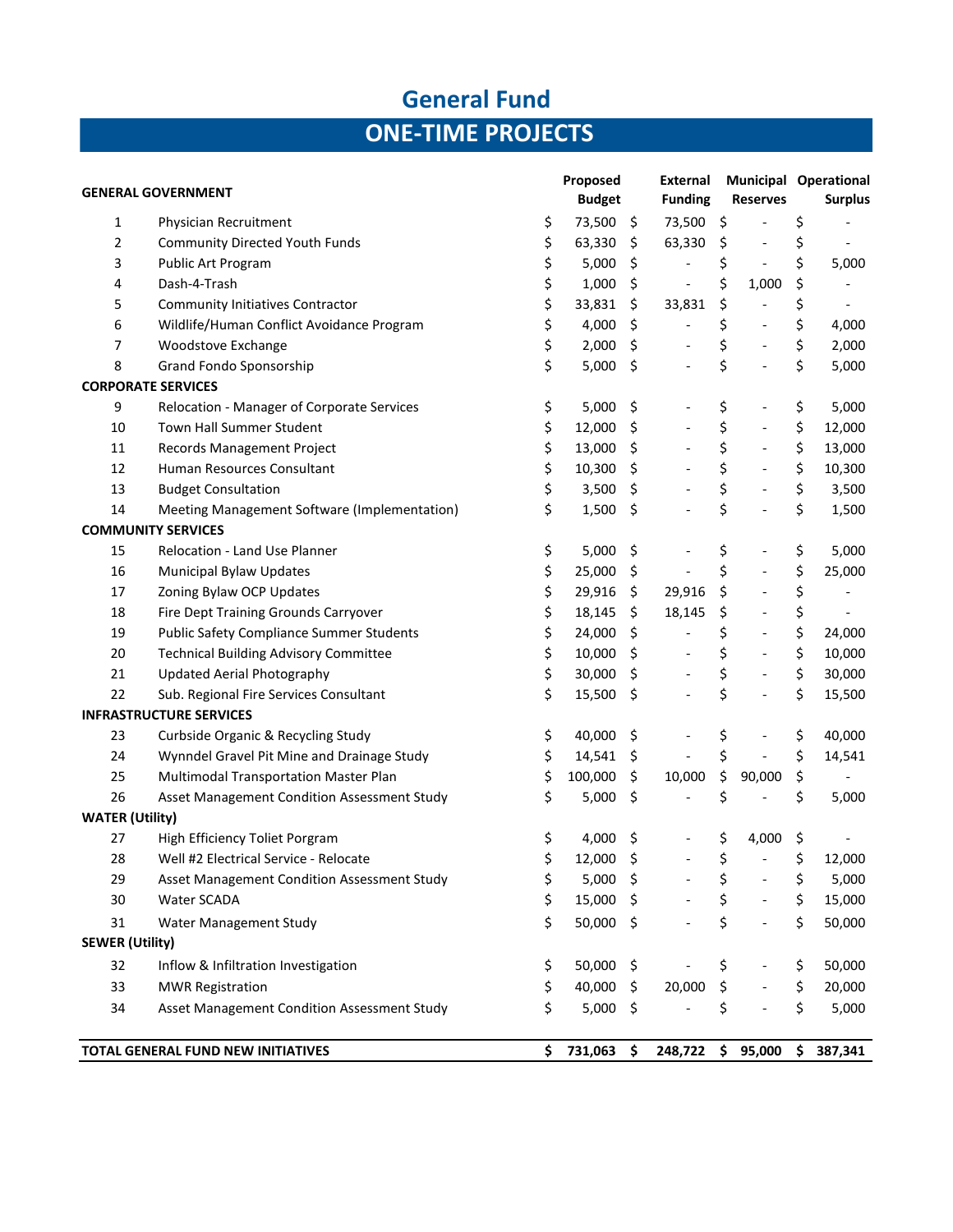## **General and Utilities**

# **NEW INITIATIVES**

|    |                                                           |     | Proposed<br>Increase to<br><b>Budget</b> |      | <b>Savings or</b><br>Revenue<br>Change |    | Tax/Fee<br>(above CPI) | Increase Source of<br>Increase |
|----|-----------------------------------------------------------|-----|------------------------------------------|------|----------------------------------------|----|------------------------|--------------------------------|
|    | <b>WATER AND SEWER UTILITY</b>                            |     |                                          |      |                                        |    |                        |                                |
| 35 | WWTP 0.5 Full Time Employee                               | \$  | $33,275$ \$                              |      | $16,638$ \$                            |    | 16,637                 | Sewer                          |
|    | <b>GENERAL GOVERNMENT &amp; CORPORATE SERVICES</b>        |     |                                          |      |                                        |    |                        |                                |
| 36 | Information Technology Contract                           | \$  | 26,400                                   | - \$ | 26,400                                 |    |                        |                                |
| 37 | Meeting Agenda Software                                   | \$  | 5,500                                    | - \$ | 5,500                                  |    |                        |                                |
| 38 | Service Request Tracking Software                         | \$  | 9,500                                    | -\$  | 9,500                                  |    |                        |                                |
|    | <b>COMMUNITY SERVICES</b>                                 |     |                                          |      |                                        |    |                        |                                |
| 39 | <b>Fire Protection Management Contracts</b>               | \$. | 322,048                                  | - \$ | 355,931                                |    |                        |                                |
| 40 | Full Time Land Use Planner                                | \$  | $51,856$ \$                              |      | 29,208                                 | S. | 22,648                 | Taxation                       |
|    | Maintenance - Security video cameras                      | \$  | 1,400                                    |      |                                        | \$ | 1,400                  | Taxation                       |
|    | <b>Infrastructure Services</b>                            |     |                                          |      |                                        |    |                        |                                |
|    | Maintenance - Skid Steer (new equipment)                  | \$  | 3,000                                    |      |                                        | \$ | 3,000                  | Taxation                       |
|    | Labour - Installation & Removal of Lamp Post Banners      | \$  | 3,000                                    |      |                                        | \$ | 3,000                  | Taxation                       |
|    | Labour - New Planters in Downtown Core                    | \$  | 200                                      |      |                                        | \$ | 200                    | Taxation                       |
|    | Maintenance - Christmas Lights installation & replacement | \$  | 5,000                                    |      |                                        | \$ | 5,000                  | Taxation                       |
|    | <b>TOTAL GENERAL FUND NEW INITIATIVES</b>                 | \$  | 461,179                                  | S    | 443,177                                | \$ | 51,885                 |                                |

New Initiatives are permanent additions to the operating budget that maintains or enhances the level of service provided. In some instances, these additions are a result of new capital projects that require ongoing maintenance.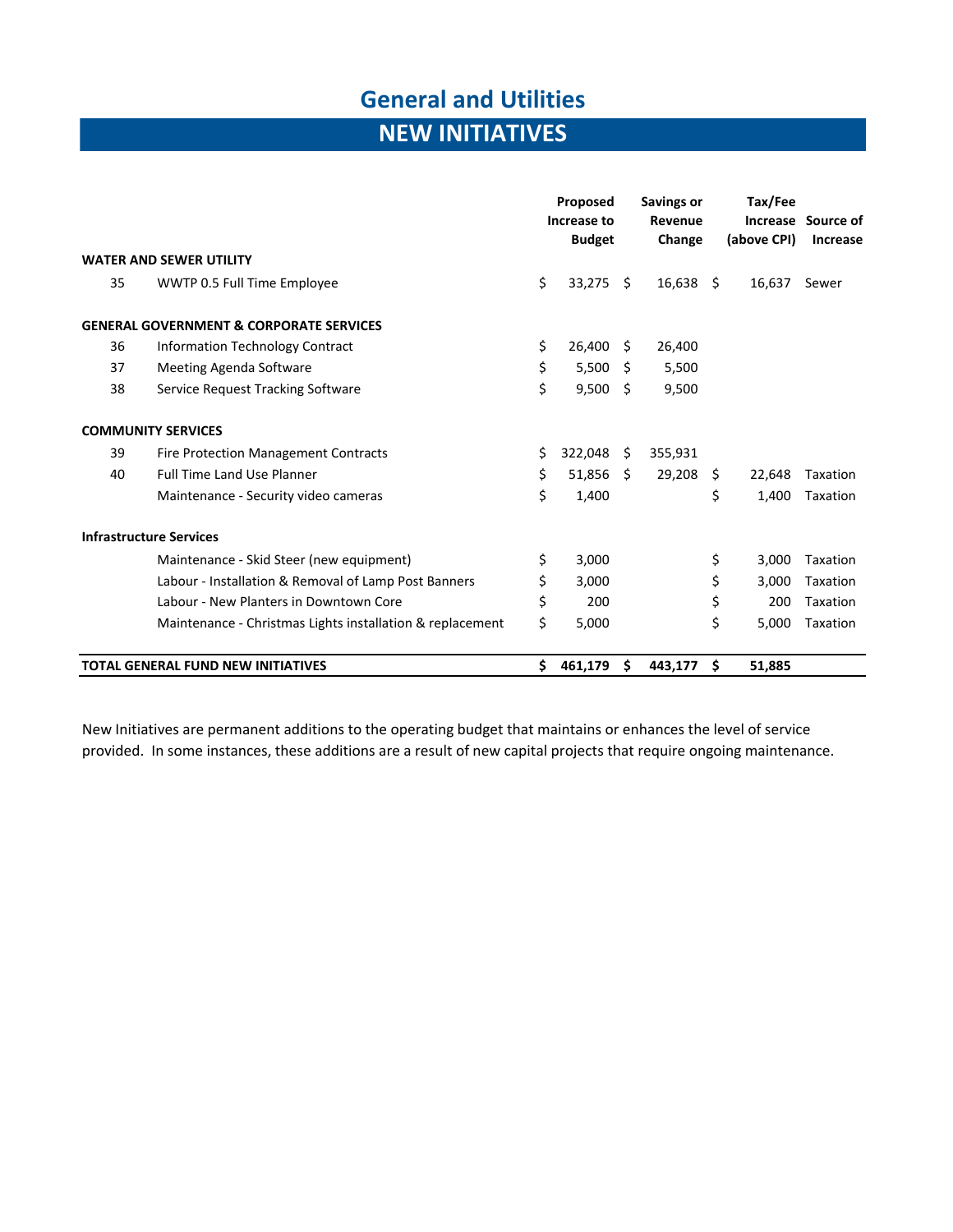|                        | <b>General Fund</b>                                                    |    |                          |      |                |      |             |      |                                                               |      |                          |
|------------------------|------------------------------------------------------------------------|----|--------------------------|------|----------------|------|-------------|------|---------------------------------------------------------------|------|--------------------------|
|                        | 2020 to 2024 Capital Plan                                              |    |                          |      |                |      |             |      |                                                               |      |                          |
|                        | <b>GENERAL ASSET MANAGEMENT</b>                                        |    | 2020                     |      | 2021           |      | 2022        |      | 2023                                                          |      | 2024                     |
| $\mathbf{1}$           | Fire Hall Replacement                                                  | \$ | 3,500,000 \$             |      | 2,000,000      | \$   |             | \$   |                                                               | \$   |                          |
| $\overline{2}$         | <b>Creston Education Centre</b>                                        | \$ | 300,000 \$               |      |                | \$   |             | \$   | L,                                                            | \$   |                          |
| 3                      | <b>Collis Street Railway Crossing</b>                                  | \$ | 65,000 \$                |      | 130,000        | \$   |             | \$   | L,                                                            | \$   |                          |
| $\overline{4}$         | Sidewalk Replacement                                                   | \$ | 45,000 \$                |      | 47,000         | \$.  | 47,000      | -\$  | 48,000                                                        | \$   | 50,000                   |
| 5                      | RCMP Facility - Parking Lot Paving & HVAC Replacement                  | \$ | 42,500 \$                |      | 20,000         | -\$  | $50,000$ \$ |      | 20,000 \$                                                     |      | 20,000                   |
| 6                      | Road Restoration Program - Cedar Street (20th to 21st Avenue)          | \$ | 375,000 \$               |      | 130,000        | -\$  | 375,000 \$  |      | 130,000 \$                                                    |      | 375,000                  |
| $\overline{7}$         | Storm Main Upgrade - Cedar Street (20th to 21st Avenue)                | \$ | 85,000 \$                |      | $\overline{a}$ | \$   |             | \$   |                                                               | \$   | $\overline{\phantom{a}}$ |
| 8                      | Storm Main Upgrade - Hillside Street and Northwest Blvd.               | \$ | $\overline{a}$           | \$   | 130,000        | \$   | 80,000 \$   |      | 50,000                                                        | \$   | 50,000                   |
| 9                      | Facility Maintenance - Town Hall                                       | \$ | 15,000                   | - \$ |                | \$   |             | \$   |                                                               | \$   |                          |
| 10                     | Vehicle / Equipment Replacement Program - Public Works                 | \$ | 280,000 \$               |      | 30,000         | \$   | 480,000     | -\$  | 70,000                                                        | \$   | 178,000                  |
| 11                     | Vehicle / Equipment Replacement Program - Fire Department              | \$ | 60,000                   | - \$ |                | \$   |             | \$   |                                                               | \$   |                          |
| 12                     | Road Restoration Program - Major Reconstruction                        | \$ | $\overline{a}$           | \$   | 1,355,000      | \$   | 1,355,000   | \$   | 1,355,000                                                     | \$   | 1,355,000                |
| 13                     | IT and Business Machine Replacement Program                            | \$ | 20,000                   | -\$  | 20,000         | \$.  | 45,000 \$   |      | 10,000                                                        | - \$ | 10,000                   |
| 14                     | Playground Equipment Replacement Program                               | \$ | 20,000 \$                |      |                | \$   | $20,000$ \$ |      |                                                               | \$   | 20,000                   |
| <b>RISK MITIGATION</b> |                                                                        |    |                          |      |                |      |             |      |                                                               |      |                          |
| 15                     | Road Salt Shed - Relocation (Environmental)                            | \$ |                          | \$   |                | \$   |             | \$   | 110,000 \$                                                    |      |                          |
| 16                     | Road Oil Tank - Spill Containment Structure (Environmental)            | \$ |                          | \$   |                | \$   |             | \$   |                                                               | \$   | 105,000                  |
|                        | <b>NEW ADDITIONS TO LEVEL OF SERVICE</b>                               |    |                          |      |                |      |             |      |                                                               |      |                          |
|                        | <b>MISCELLANEOUS</b>                                                   |    |                          |      |                |      |             |      |                                                               |      |                          |
| 17                     | Community Services - Large Document Scanner                            | \$ | 6,500                    | \$   |                | \$   |             | \$   |                                                               | \$   |                          |
| 18                     | Traffic Calming - 20th Avenue South                                    | \$ | 60,000                   | -\$  |                | \$   |             | \$   |                                                               | \$   |                          |
| 19                     | Traffic Calming - 16th Avenue North                                    | \$ | 27,500                   | -\$  |                | \$   |             | \$   |                                                               | \$   |                          |
| 20                     | Storm Water Retention Pond & Paving at Schikurski Park                 | \$ | $\overline{\phantom{a}}$ | \$   | 60,000         | \$   |             | Ś    |                                                               | \$   |                          |
| 21                     | Security Fencing (Davis Road - Public Works)                           | \$ | 19,050                   | \$   |                | \$   |             | Ś    |                                                               | \$   |                          |
| 22                     | Security Fencing (Davis Road - Fire Training Centre)                   | \$ | 9,600                    | -\$  |                | \$   |             | \$   |                                                               | \$   |                          |
| 23                     | New Equipment - Skid Steer                                             | \$ | 65,000                   | -\$  |                | \$   |             | \$   |                                                               | \$   |                          |
| 24                     | Highway Realignment - Hwy 3 to Cook Street                             | \$ |                          | \$   |                | \$   |             | \$   |                                                               | \$   | 1,000,000                |
| 25                     | Crawford Hill Resevoir Restoration Project                             | \$ | 164,380                  | -\$  |                | \$   |             | \$   |                                                               | \$   |                          |
|                        | DOWNTOWN IMPROVEMENTS                                                  |    |                          |      |                |      |             |      |                                                               |      |                          |
| 26                     | Expanded Street Lights on Northwest Blvd.                              | \$ |                          | \$   | 30,000         | -\$  |             | \$   |                                                               | \$   |                          |
| 27                     | Decorative Lamp Post Banners                                           | \$ | 15,000                   | \$   |                | \$   |             | Ś    |                                                               | \$   |                          |
| 28                     | Christmas Lights for Lamp Posts                                        | Ś  |                          | \$   |                | Ś    |             | Ś    | 20,000                                                        | \$   |                          |
| 29                     | Self-watering Planters for Lamp Posts                                  | \$ | $2,500$ \$               |      |                | \$   |             | Ś    |                                                               | \$   |                          |
| 30                     | New Trees in Boulevards                                                | \$ | 10,000                   | -\$  |                | \$   |             |      |                                                               | \$   |                          |
| 31                     | Downtown Mural - Replace Base                                          | \$ |                          | - \$ | 30,000         | -\$  |             | \$   |                                                               | \$   |                          |
| 32                     | Handrail at 111 Canyon Street - Replace                                | \$ | $9,100$ \$               |      |                | \$   |             | \$   |                                                               | \$   |                          |
| 33                     | Bump-Outs on Canyon Street - Revitalize                                | \$ | 17,500 \$                |      |                | \$   |             | \$   |                                                               | \$   |                          |
| 34                     | Beautification and Traffic Calming - 10th Avenue North                 | \$ | 75,500 \$                |      | 90,000         | - \$ |             | - \$ | 60,000                                                        | - \$ |                          |
| 35                     | Beautification and Traffic Calming - 19th Avenue North<br><b>PARKS</b> | \$ | $\overline{a}$           | \$   |                | \$   | 100,000 \$  |      | $100,000$ \$                                                  |      |                          |
| 36                     | Forest Lawn Cemetery Projects                                          | \$ | $8,500$ \$               |      | 35,000 \$      |      | 20,000 \$   |      | 35,000 \$                                                     |      | 35,000                   |
| 37                     | Park Secuirty Video Cameras                                            | \$ | 20,000 \$                |      |                | \$.  |             | \$   |                                                               | \$   |                          |
| 38                     | Park Storage Building - Millenium Park                                 | \$ |                          | \$   |                | \$   |             | \$   | $90,000$ \$                                                   |      |                          |
| 39                     | Burns Park Improvements - Playground Equipment & Washrooms             | \$ | $\overline{\phantom{a}}$ | \$   | 80,000 \$      |      | $60,000$ \$ |      |                                                               | \$   |                          |
| 40                     | Parks - Market Park Detailed Design & Development                      | \$ | $\blacksquare$           | \$   | 100,000        | \$   | 1,825,000   | \$   | 1,725,000                                                     | \$   |                          |
|                        | <b>TRAILS</b>                                                          |    |                          |      |                |      |             |      |                                                               |      |                          |
| 41                     | New Sidewalk - Hillside Street (between 16th and 20th Avenue)          | \$ |                          | \$   |                | \$   |             | \$   | 64,200 \$                                                     |      |                          |
| 42                     | New Walking Trail - Centennial Park and Creston Education Centre       | \$ |                          | \$   |                | \$   |             | \$   | $\overline{\phantom{a}}$                                      | \$   | 35,090                   |
|                        | TOTAL GENERAL FUND CAPITAL PROJECTS                                    | \$ |                          |      |                |      |             |      | 5,317,630 \$ 4,287,000 \$ 4,457,000 \$ 3,887,200 \$ 3,233,090 |      |                          |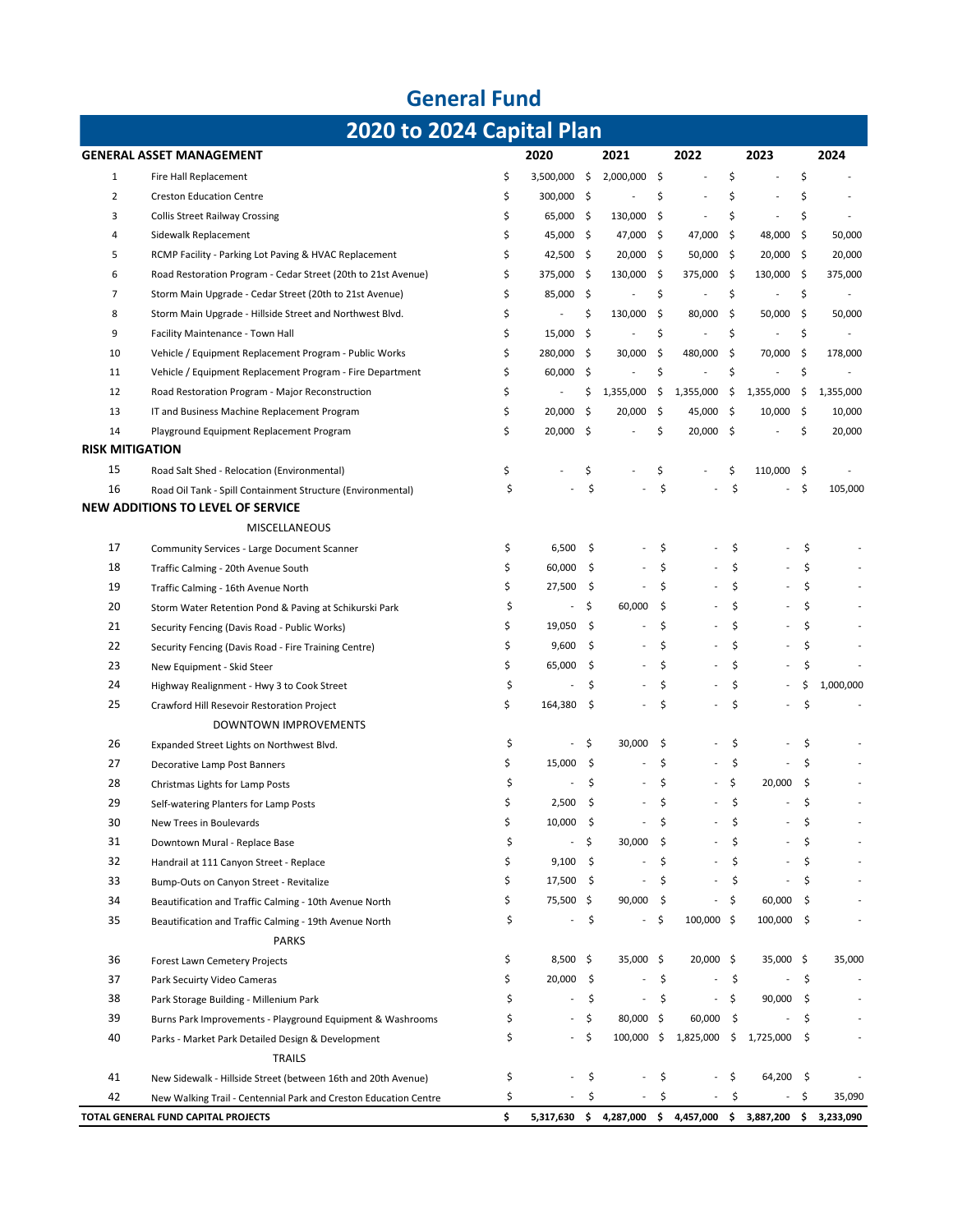# **Water and Sewer Utility**

|                              | 2020 to 2024 Capital Plan                 |  |                          |      |           |    |            |  |                          |      |                          |  |  |  |  |
|------------------------------|-------------------------------------------|--|--------------------------|------|-----------|----|------------|--|--------------------------|------|--------------------------|--|--|--|--|
| <b>WATER UTILITY CAPITAL</b> |                                           |  | 2020                     | 2021 |           |    | 2022       |  | 2023                     | 2024 |                          |  |  |  |  |
| 43                           | Pipe Replacement Projects                 |  | 110.000                  | Ŝ.   | 115.000   | S. | 125,000    |  | 130.000                  |      | 150,000                  |  |  |  |  |
| 44                           | Turbidity Meter - Well #2                 |  | 15,000                   | Ŝ.   | -         |    |            |  | $\overline{\phantom{0}}$ |      |                          |  |  |  |  |
| 45                           | 10" line between 15th and 16th            |  | $\overline{\phantom{0}}$ |      | 70,000 \$ |    |            |  |                          |      |                          |  |  |  |  |
| 46                           | Chlorination System (IZ and Well #2)      |  | 30,000                   |      | $\sim$    |    | $\sim$     |  | $\sim$                   |      | $\overline{\phantom{a}}$ |  |  |  |  |
| 47                           | Fire Hydrant Replacement Program          |  | 30,000                   | Ŝ.   | 31.000    |    | 32.000 S   |  | 33,000 \$                |      | 34,000                   |  |  |  |  |
|                              | TOTAL WATER UTILITY FUND CAPITAL PROJECTS |  | 185.000                  |      | 216.000   |    | 157.000 \$ |  | 163.000                  |      | 184,000                  |  |  |  |  |

|    | <b>SEWER UTILITY CAPITAL</b>              | 2020               |      | 2021                     |    | 2022       |    | 2023        |     | 2024    |
|----|-------------------------------------------|--------------------|------|--------------------------|----|------------|----|-------------|-----|---------|
| 48 | <b>BVF Influent Pumping Station</b>       | \$<br>90,000 \$    |      | $\overline{\phantom{a}}$ | Ś  | $\sim$     | \$ | $\sim 100$  | -\$ |         |
| 49 | Inflow and Infiltration Remediation       | \$<br>50,000 \$    |      | $50,000$ \$              |    | 50,000 \$  |    | $50,000$ \$ |     | 50,000  |
| 50 | Sewer Pipe Replacement Program            | \$<br>115,000 \$   |      | 120,000 \$               |    | 126,000 \$ |    | 132,000 \$  |     | 138,000 |
| 51 | <b>Security Fencing WWTP</b>              | \$<br>25,000 \$    |      | $25,000$ \$              |    | 25,000 \$  |    | $\sim 100$  | \$  |         |
| 52 | <b>WWTP Critical Spare Parts</b>          | \$<br>50,000 \$    |      | $\overline{\phantom{a}}$ | Ś  | $\sim$     | \$ | $\sim$      | -\$ | ۰       |
| 53 | UV Building                               | \$<br>75,000 \$    |      | $\sim$                   | Ŝ  | $\sim$     | S. | $\sim$      | \$  |         |
| 54 | <b>Biosolids Handling System</b>          | \$<br>2,350,000 \$ |      | 1,413,000                | -Ŝ | $\sim$     | S. | $\sim$      | S.  |         |
| 55 | Replace Brewery Sampling Shed             | \$<br>25,000       | - \$ | $\sim$                   | Ŝ  | $\sim$     | \$ | $\sim$      | -\$ |         |
|    | Grit Chamber (no sheet)                   | $\sim$             |      | - \$                     |    | 150,000    | \$ | $\sim$      | \$  |         |
|    | TOTAL SEWER UTILITY FUND CAPITAL PROJECTS | \$<br>2,780,000    |      | 1,608,000                | Ŝ  | 351,000    | -S | 182,000 \$  |     | 188,000 |

| <b>TOTAL CAPITAL PROJECTS - 2020 TO 2024</b> |  |  |           |    |           |     |              |  |              |  |           |  |  |
|----------------------------------------------|--|--|-----------|----|-----------|-----|--------------|--|--------------|--|-----------|--|--|
|                                              |  |  | 2020      |    | 2021      |     | 2022         |  | 2023         |  | 2024      |  |  |
| <b>GENERAL FUND CAPITAL PROJECTS</b>         |  |  | 5.317.630 | S. | 4,287,000 | S.  | 4,457,000 \$ |  | 3,887,200    |  | 3,233,090 |  |  |
| <b>WATER UTILITY FUND CAPITAL PROJECTS</b>   |  |  | 185.000   | -S | 216.000   | - S | 157,000 \$   |  | 163,000 \$   |  | 184,000   |  |  |
| TOTAL SEWER UTILITY FUND CAPITAL PROJECTS    |  |  | 2.780.000 | S. | 1,608,000 | -S  | 351,000 \$   |  | 182.000 \$   |  | 188,000   |  |  |
| <b>ITOTAL CAPITAL PROJECTS</b>               |  |  | 8,282,630 | s  | 6,111,000 |     | 4,965,000 \$ |  | 4,232,200 \$ |  | 3,605,090 |  |  |
|                                              |  |  |           |    |           |     |              |  |              |  |           |  |  |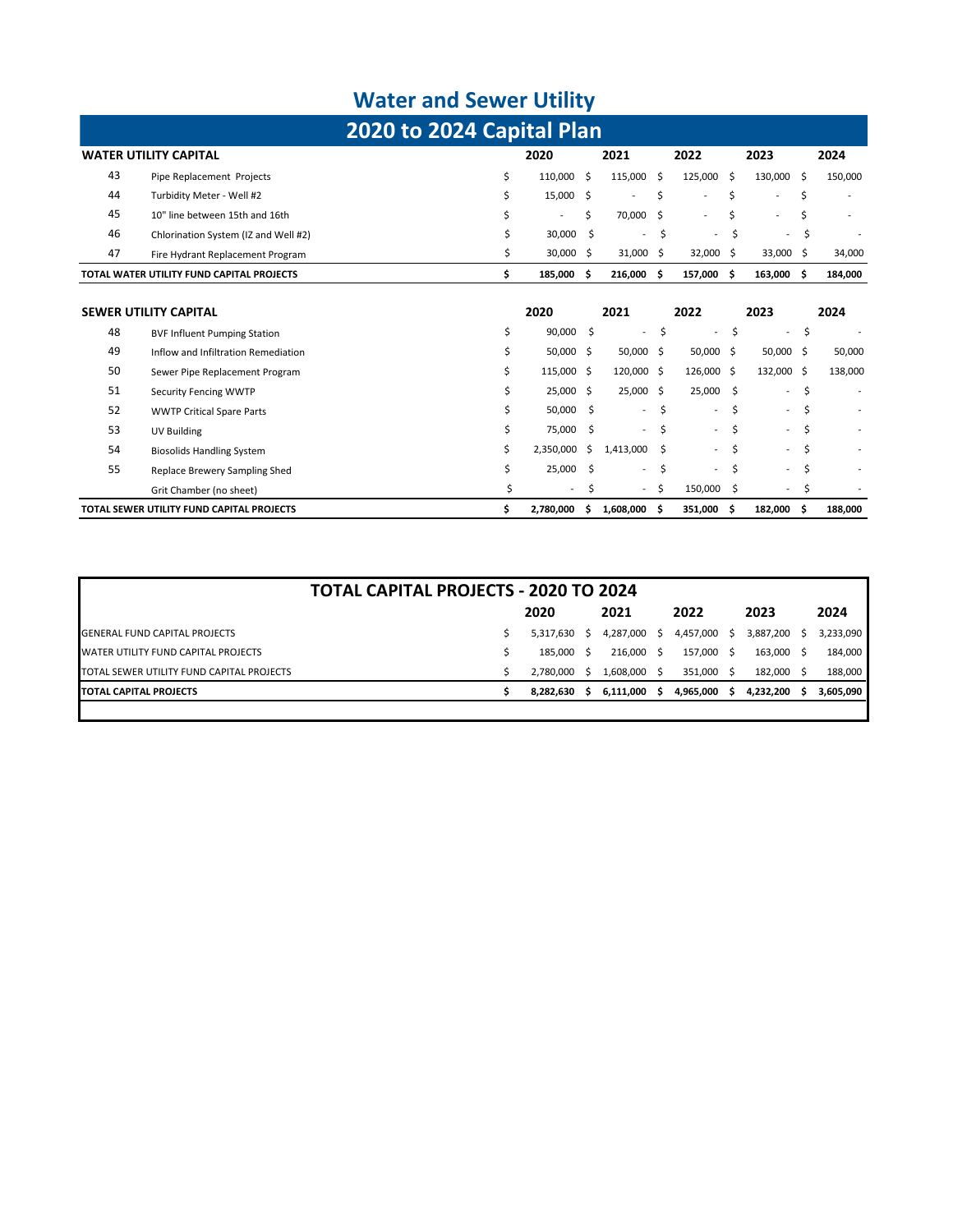# **Capital Reserve Contributions**

### **2020 to 2024 Plan**

|                                                                                     | 2020        |    | 2021    |    | 2022        |    | 2023        | 2024    |
|-------------------------------------------------------------------------------------|-------------|----|---------|----|-------------|----|-------------|---------|
| Vehicle / Equipment Replacement Reserves - Fire Department                          | 73,000 \$   |    | 74,500  | -S | 76,000 \$   |    | 78,000 \$   | 80,000  |
| Vehicle / Equipment Replacement Reserves - Fire Department (Road Rescue)            | 8,750 \$    |    | 8,750   | -S | 8,750 \$    |    | 8,750 \$    | 8,750   |
| Vehicle / Equipment Replacement Reserves - Fire Department (West Creston)           | 33,627      | -S | 33,627  | Ŝ. | 33,627      | S. | $33,627$ \$ | 33,627  |
| Vehicle / Equipment Replacement Reserves - Fire Department (West Creston Apparatus) | $10,961$ \$ |    | 11,119  | Ŝ. | $11,280$ \$ |    | $11,444$ \$ | 11,612  |
| Vehicle / Equipment Replacement Reserves - Public Works                             | 177.000 \$  |    | 180.500 | -Ŝ | 184.000     | -S | 188,000 \$  | 192,000 |
| Sewer Treatment Plant Replacement Reserves                                          | 240,000 \$  |    | 240.000 | -Ŝ | 240,000 \$  |    | 240,000 \$  | 240,000 |
| Infrastructure Replacement Reserves                                                 | 193,000 \$  |    | 222.000 | Ŝ. | 251,000 \$  |    | 281.000 \$  | 311,000 |
|                                                                                     |             |    |         |    |             |    |             |         |
| TOTAL CAPITAL RESERVE CONTRIBUTIONS                                                 | 736.338     | Ŝ  | 770.496 | Ŝ  | 804.657     | Ŝ  | 840.821 \$  | 876.989 |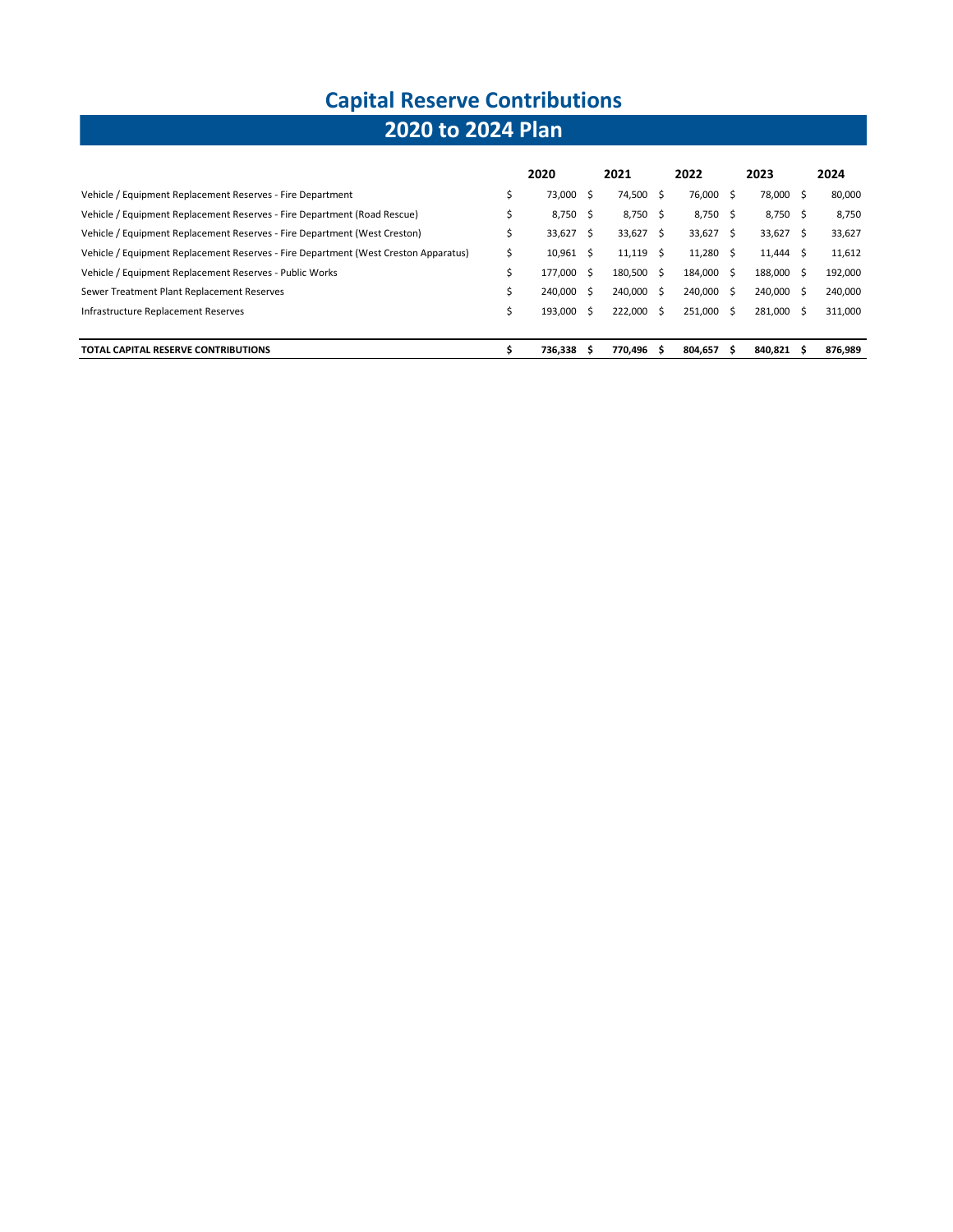For Council meeting …

#### Thanks,

Marsha

**From:** Carolyn Maher [mailto:ed@akblg.ca] **Sent:** January 23, 2020 2:31 PM **To:** ed@akblg.ca **Subject:** Second Call for 2020 Resolutions to be Submitted to AKBLG

To: The Membership of AKBLG

From: The AKBLG Resolutions Chair

#### **Second Call Deadline for Submitting Resolutions is 4:00 pm February 1st, 2020**

We are approaching the February 1 deadline, and I wanted to remind you to get your resolutions to us at [resolutions@akblg.ca](mailto:resolutions@akblg.ca)

Our goal of the February 1 date is to provide some time for the Resolutions Committee to add value where we can. This can include assistance with writing, directing like-minded communities to a potential co-sponsorship or discussion.

To date we have received no formally sponsored resolutions, but have heard from sponsors about some issues that are top-of-mind for resolutions that may be forthcoming:

- Water management and commercial water sales
- Water resources protection and creation of a new Ministry
- Private land forest practices
- Orphan dyke management
- Short-term rentals and enabling local government tools
- 'Strong Fiscal Futures' revisiting and implementation
- Improvement District funding
- Rural transit and creative solutions
- Responsible marketing of cannabis products

A reminder:

Guidelines of how to write a resolution and a link to our past resolutions can be found on our web page;

<https://akblg.ca/resolutions.html>

Any questions, don't hesitate to get in touch with me. Ange Qualizza, Resolutions Chair [ange.qualizza@fernie.ca](mailto:ange.qualizza@fernie.ca)